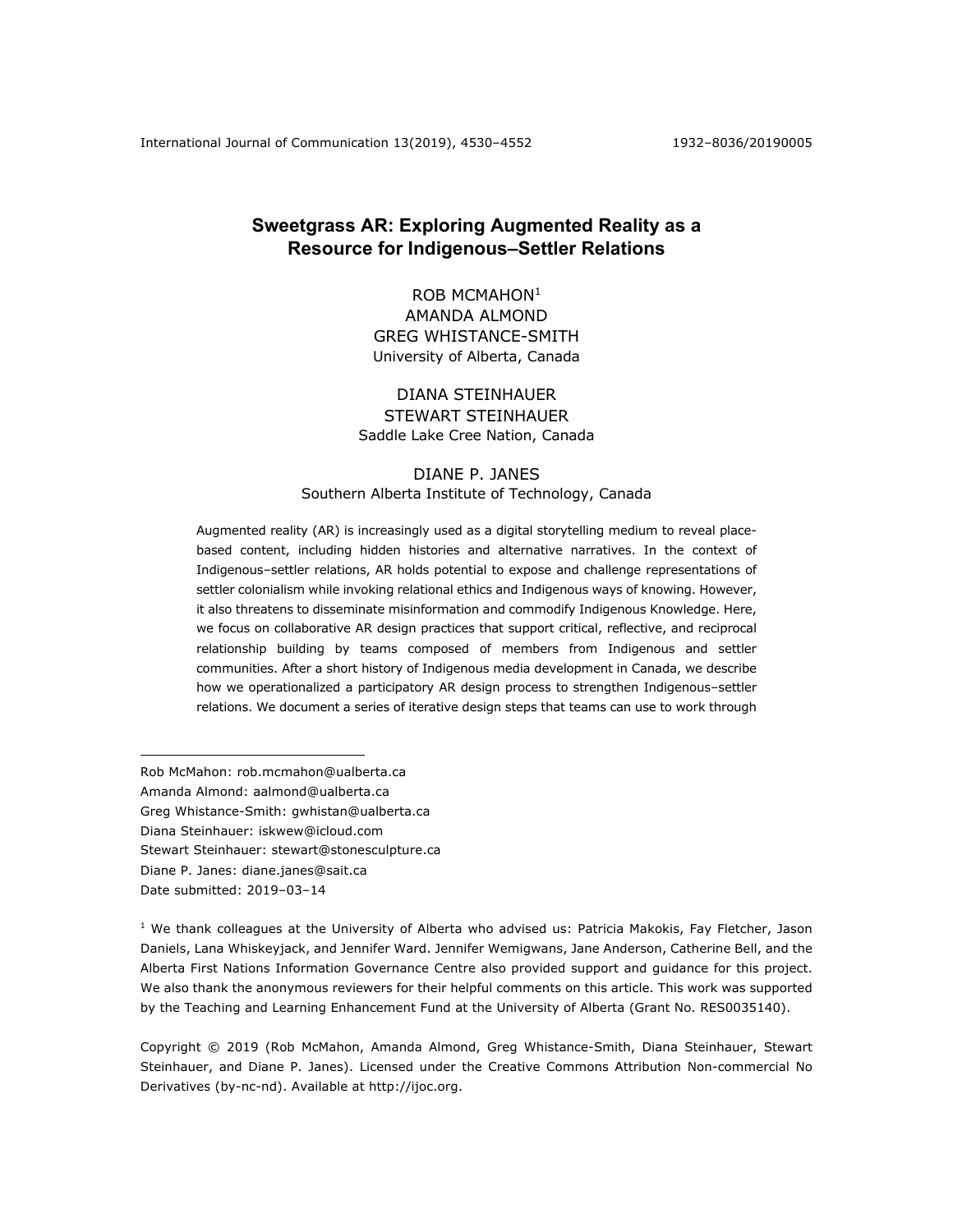ethical, narrative, and technical choices made in the creation of culturally appropriate AR content, and draw attention to the potential and limitations of this emerging medium.

*Keywords: augmented reality, Indigenous media, Indigenous–settler relations, production/coproduction, participatory action research, copyright/intellectual property, knowledge management, ethics*

Augmented reality (AR) is increasingly used as a digital storytelling medium to reveal place-based content, including hidden histories and alternative narratives. In the context of Indigenous–settler relations, AR holds potential to expose and challenge representations of settler colonialism while invoking relational ethics and Indigenous ways of knowing. The term "settler" refers to non-Indigenous peoples who moved and settled in Indigenous territories, or whose ancestors did. It is used to talk about settler colonialism, which is when these people occupy land, assert ownership, and "become the law" (Tuck & Yang, 2012, p. 6; see also Regan, 2010; Vowel, 2016).<sup>2</sup> The concept is meant to be unsettling: It challenges commonly understood notions of belonging, drawing attention to how colonial structures continue to be enforced today. Settler colonialism operates in a manner that impacts what is known and recognized as truth and history. For example, one common story is that the land currently known as Canada was empty and unused before pioneers arrived to make it productive, as reflected in histories of European explorers and settlers (re)discovering and (re)naming places already known and inhabited by Indigenous peoples (Epp, 2008). In contrast, settler governments often banned ceremonies that celebrated and transmitted Indigenous histories, such as the sun dance and potlatch, and removed Indigenous children from their homes, forbidding them to speak their languages in an effort to suppress their cultures (U'mista Cultural Centre, n.d.). Until recently, stories of the experiences of these residential school victims remained unknown to many settlers (Truth and Reconciliation Commission of Canada, 2015).

The dialectic between settler colonialism and countervailing forces of Indigenous self-determination encompasses a range of fields, changing in form, focus, and scope over time (McFarlane & Schabus, 2017). It is reflected, for example, in forms of traditional, new, and emerging media. Decades of communication research documents the historic and ongoing misrepresentation of Indigenous peoples in mainstream media and their lack of involvement in the institutions that produce and distribute it (Roth, 2005). At the same time, Indigenous peoples have long struggled for increased self-determination in the production and distribution of media generated by and for their communities. Their efforts are reflected in precolonial practices and continue in contemporary visual, oral, print, and broadcast media (Alia, 2010; Forde, Foxwell & Meadows, 2009; Molnar & Meadows, 2001). In recent years, these activities have expanded into digital media (Lewis & Fragnito, 2005; Loft & Swanson, 2014), podcasting networks (Indian & Cowboy Network, 2014), and online video (IsumaTV, n.d.). This shift accompanies widespread adoption of digital ICT by Indigenous users once access, availability, and affordability challenges are met (Duarte, 2017; Internet Society, 2018; O'Donnell et al., 2016).

In this article, we focus on the emerging medium of AR. As a form of location-based digital media that layers digital information over off-line spaces, AR has been used in Indigenous projects around the world to

 $<sup>2</sup>$  There are differing viewpoints on whether the term "settler" is appropriate for people of color, particularly</sup> in cases when ancestors arrived under slavery or escaped from slavery.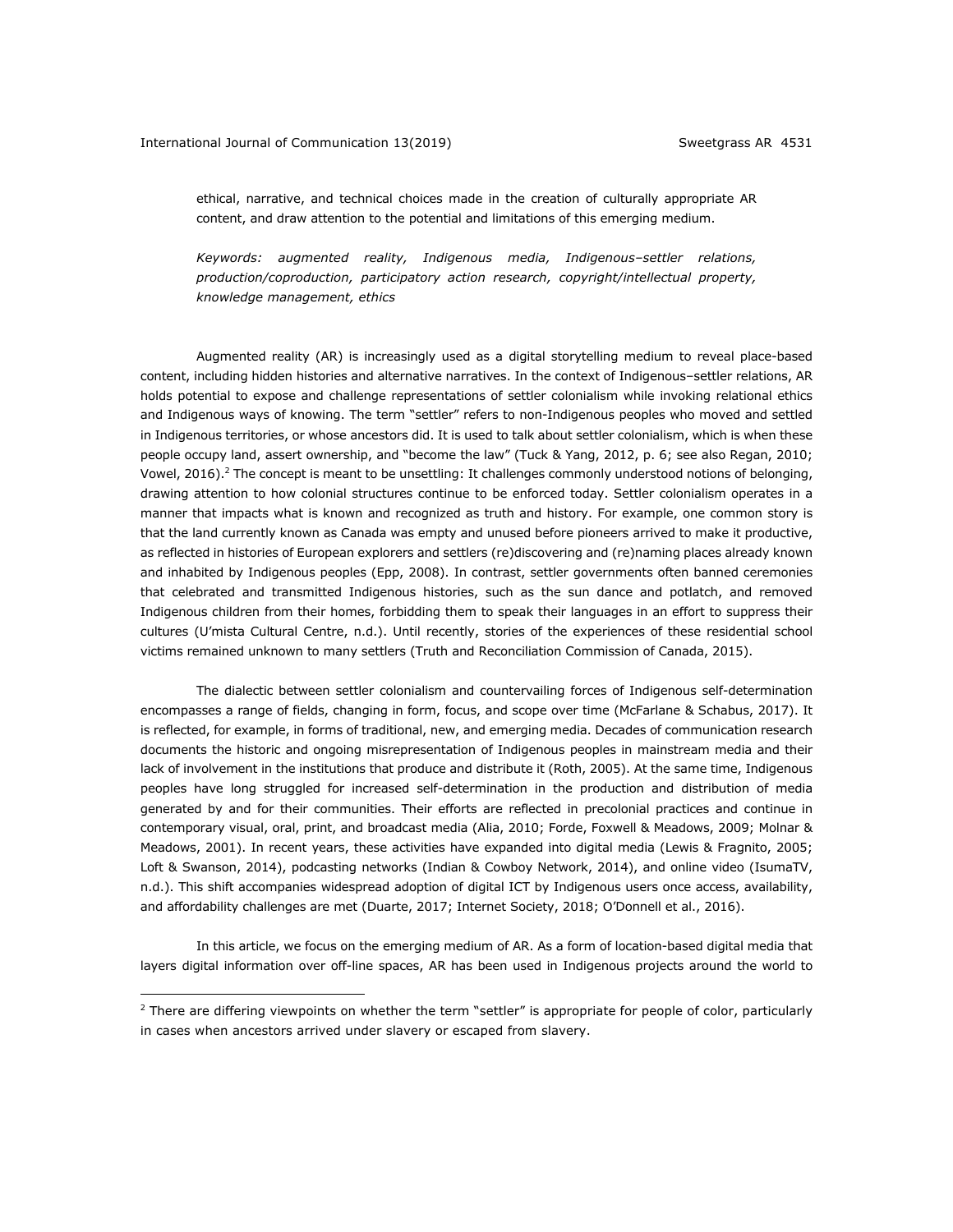reveal hidden histories and alternative narratives (Brown, 2008; Indigital, n.d.; Lacho, 2018). For example, in Aotearoa (New Zealand), Māori peoples are using AR to interpret Indigenous stories and teachings embedded in landscapes (Marques, McIntosh, & Carson, 2019). Several projects based in Australia, such as the Nyungar Place Stories Pilot, provide a platform to support Indigenous cultural sustainability (Irving & Hoffman, 2014). Similar projects are unfolding in countries now known as Namibia and Borneo (Sieck & Zaman, 2017), Norway (Cocq, 2017), and Mexico (Miranda-Bojórquez, Vergara Villegas, Cruz Sánchez, García-Alcaraz, & Favela Vara, 2016).

Although these initiatives play an important and necessary role in efforts to challenge settler colonialism and (re)assert Indigenous presence, our goals in this project are different. We document a participatory design process that uses a series of iterative steps that creators can use to work through the logistical, ethical, narrative, and technical choices made in the cocreation of culturally appropriate digital media content. As Todd (1996) argued, while "cyberspace" was historically conceived as placeless, and therefore countered the land-based orientation of much Indigenous media, AR provides an opportunity to re-place media and space through the combination of visual objects and the real world (see also Gaertner, 2016). In Azuma's (1997) widely cited definition,

AR allows the user to see the real world, with virtual objects superimposed upon or composited with the real world. Therefore, AR supplements reality, rather than completely replacing it. Ideally, it would appear to the user that the virtual and real objects coexisted in the same space. (p. 356)

Tinnell (2017) stresses that as a narrative modality, AR enables a form of storytelling that is nonlinear and dispersed throughout space, in fragments of information sharing that situates our attention to people, places, and things in our immediate environments. AR can therefore provide important context beyond what is immediately observed in the "space of places" (Castells, 2010). Influenced by Hidalgo's (2015) model of augmented scholarship for social justice learning, we sought to develop "a collaborative process between researchers and oppressed communities to produce alternative narratives and reveal erased histories" (p. 301). To do this, we highlight the social construction of AR content, focusing on communication process as much as product.

However, we also recognize that AR threatens to disseminate misinformation and commodify Indigenous Knowledge. AR storytelling is rapidly diffusing across our societies; although still in its infancy, some estimates state that spending on AR will reach \$60 billion by 2020 (Porter & Heppelmann, 2017). Major technology companies including Google, Apple, and Facebook are all heavily investing in AR technology, including by developing user-friendly AR tools and platforms (ARCore and ARKit, respectively). Although AR holds potential to increase public recognition of suppressed histories, societies, cultures, and epistemologies, care is needed concerning how such stories are cocreated and shared, particularly in the context of digital capitalism (Donner & Locke, 2019; Iseke & Moore, 2011; Langley & Leyshon, 2016; Pasquale, 2018). Many AR platforms are owned and controlled by corporate entities that can benefit from the commodification of Indigenous Knowledge, and AR storytelling threatens to spread incorrect information and inappropriate content, further undermining Indigenous protocols of knowledge stewardship and continuing to misrepresent diverse cultures and societies.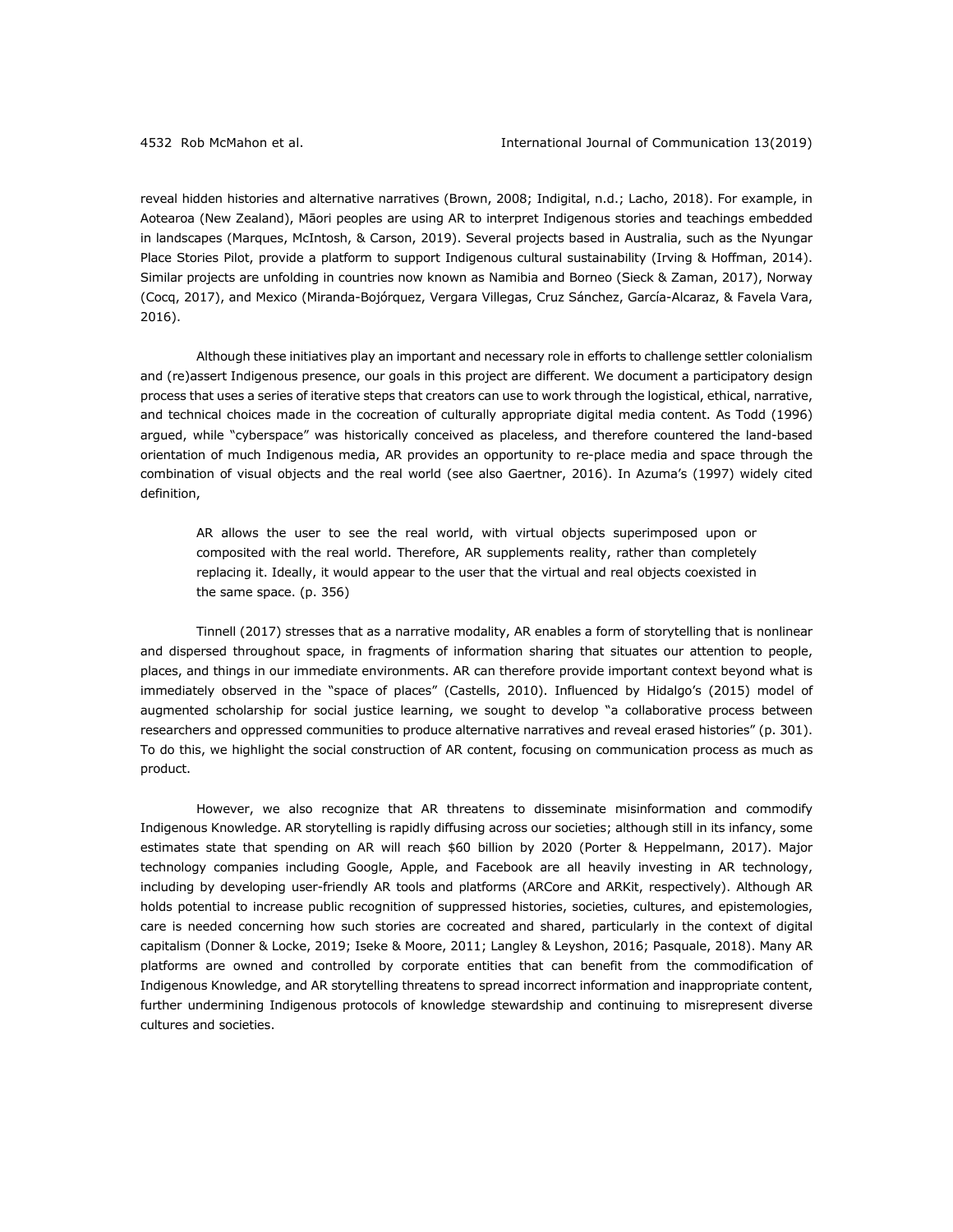## International Journal of Communication 13(2019) Sweetgrass AR 4533

Inspired by Hidalgo and others, this article documents how we approached these challenges through a case study of our Sweetgrass AR project (2017–19). By using a hands-on, learning-by-design process (Kalantzis & Cope, 2016), our project documents a process that participants use to actively engage in Indigenous–settler relations by cocreating AR content about the Cree teachings embedded in the Sweetgrass Bear sculpture, which is housed in <dimentory and amiskwacîwâskahikan; present-day Edmonton, Alberta, Canada).

We selected the Sweetgrass Bear Treaty 6 marker (see Figure 1) to activate digital content that teams would create and house on an AR platform. Sweetgrass Bear is one of a series of Treaty 6 marker bears carved by Stewart Steinhauer in response to Knowledge Keeper Dr. Diana Steinhauer's vision of marking treaty territories to affirm entitlement for future generations, accorded by the internationally recognized Numbered Treaties that cover much of modern-day Canada.



*Figure 1. Sweetgrass Bear, a Treaty 6 marker bear located in the Enterprise Square building in amiskwacîwâskahikan (Edmonton), Alberta. Sculpted by Stewart Steinhauer from Saddle Lake Cree Nation. Photo by Greg Whistance-Smith.*

<sup>3</sup> Cree Syllabics for Edmonton (amiskwacîwâskahikan).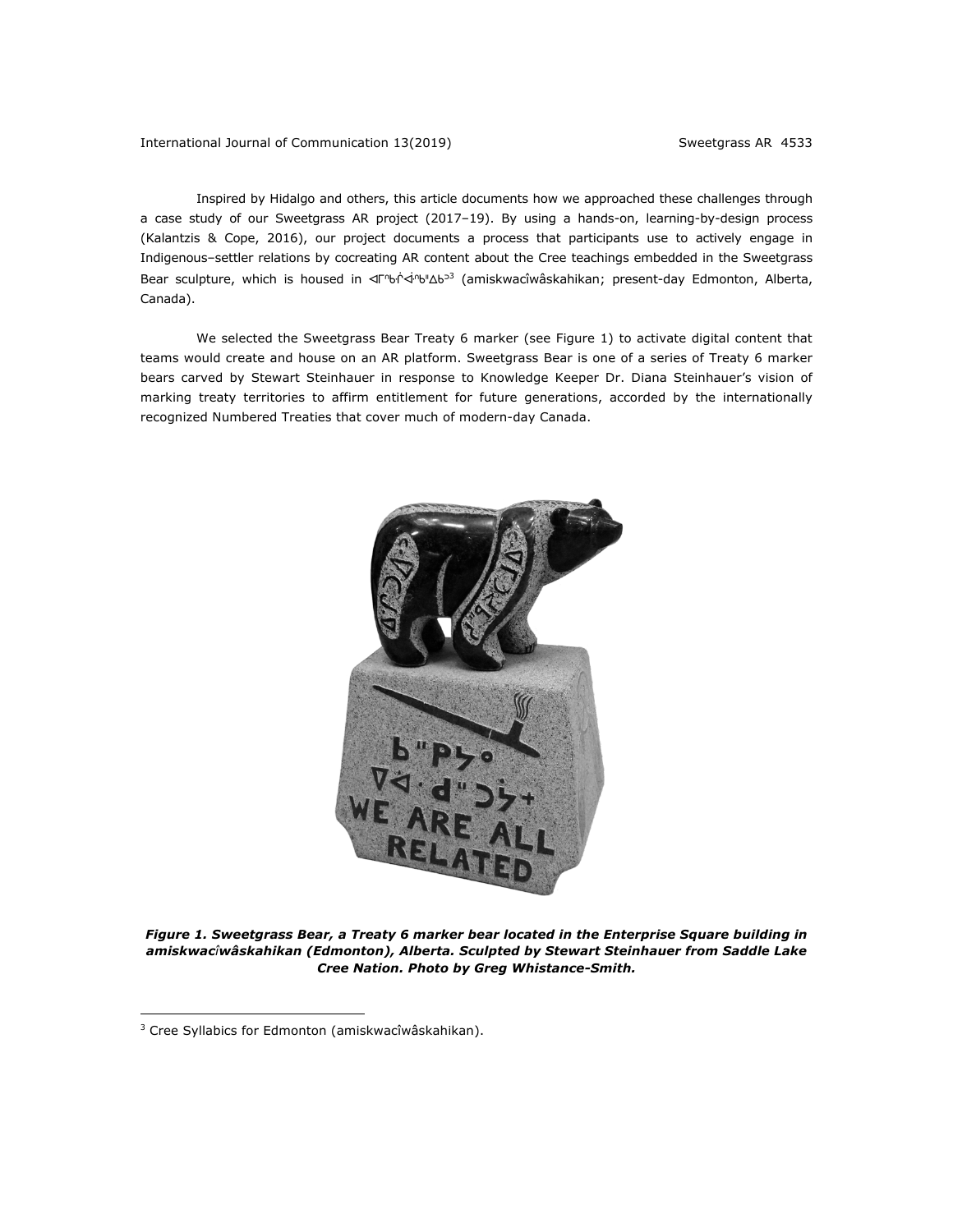Sweetgrass Bear embodies Cree knowledge and teachings, and is designed as a physical expression of treaty relationships between the Cree Nation (Anishinaabe, Nakoda-Sioux, and Dene Nations) and the British Crown to allow colonial settlement and immigration on the treaty territories. The sculpture currently resides in the foyer of a former Hudson's Bay Company building, located just north of a North Saskatchewan riverbank camping and gathering site used for thousands of years by Indigenous peoples including Cree, Nakoda, and Blackfoot. The AR content created through our project reveals histories and knowledge associated with this area, using Sweetgrass Bear to activate stories. Users scan different parts of the sculpture (e.g., the Cree text on its legs; a treaty medallion on the base) to experience audio, image, and video that brings to life its role as a marker for treaty knowledge.

In working out a process to develop content for Sweetgrass AR, we draw on Stuart Hall's (1995, 1996) work encompassing the relations of representation and the politics of representation. In Hall's framework, the relations of representation refer to the ability of marginalized peoples to gain access to the means of production of cultural representation—for example, as media producers, journalists, or sources. The politics of representation considers the framing of peoples and issues in media content—for example, whether they are portrayed using negative stereotypes. To develop the Sweetgrass AR stories, we adapt this framework to the specific context of Indigenous–settler relations; content is created through a reflective AR design process grounded in Indigenous protocol and shared project governance, and guided by the relational ethics developed by Indigenous scholars like Tuhiwai Smith (1999), Kovach (2010), and Wilson (2008). As a way to unsettle the settler within (Regan, 2010, p. 13), Indigenous–settler teams connect with and learn from one another, with AR design an orientation point for conversations about cultural appropriation and misrepresentation, knowledge-sharing protocols, and the commodification of Indigenous Knowledge. Our goal is to encourage participants to question these impacts and propose storytelling strategies that might help mitigate its effects.

In this article, after a short history of Indigenous media development and the shifting nature of Indigenous–settler communication, we describe how we operationalized our participatory AR design process. This discussion framework encourages guided exploration of complex and sometimes challenging issues, such as settler colonialism, cultural appropriation, and project governance. It also describes active engagement in relationship-building activities, including sharing ideas and learning from one another throughout the story-making process, which offers practice in respectful and ongoing collaboration and relationship building. Teams can use these design steps to work through ethical, narrative, and technical choices made in the creation of culturally appropriate AR content, and draw attention to the potential and limitations of this emerging medium.

#### **Laying a Foundation: Indigenous Media Development in Canada**

Despite their diversity, mainstream media representations of Indigenous peoples around the world reflect similar colonial discourses. Authors like Fanon (1963) and Said (1979) theorized these similarities as strategies used to justify the usurpation of Indigenous lands and resources. They argued these discourses appropriate elements of European religious and philosophical thought to this end. For example, Chamberlin (1997) traces the influence of Matthew Arnold's 1869 book *Culture and Anarchy* in contemporary legal frameworks, describing how it was used to set up a series of dichotomies between "civilians" and "barbarians"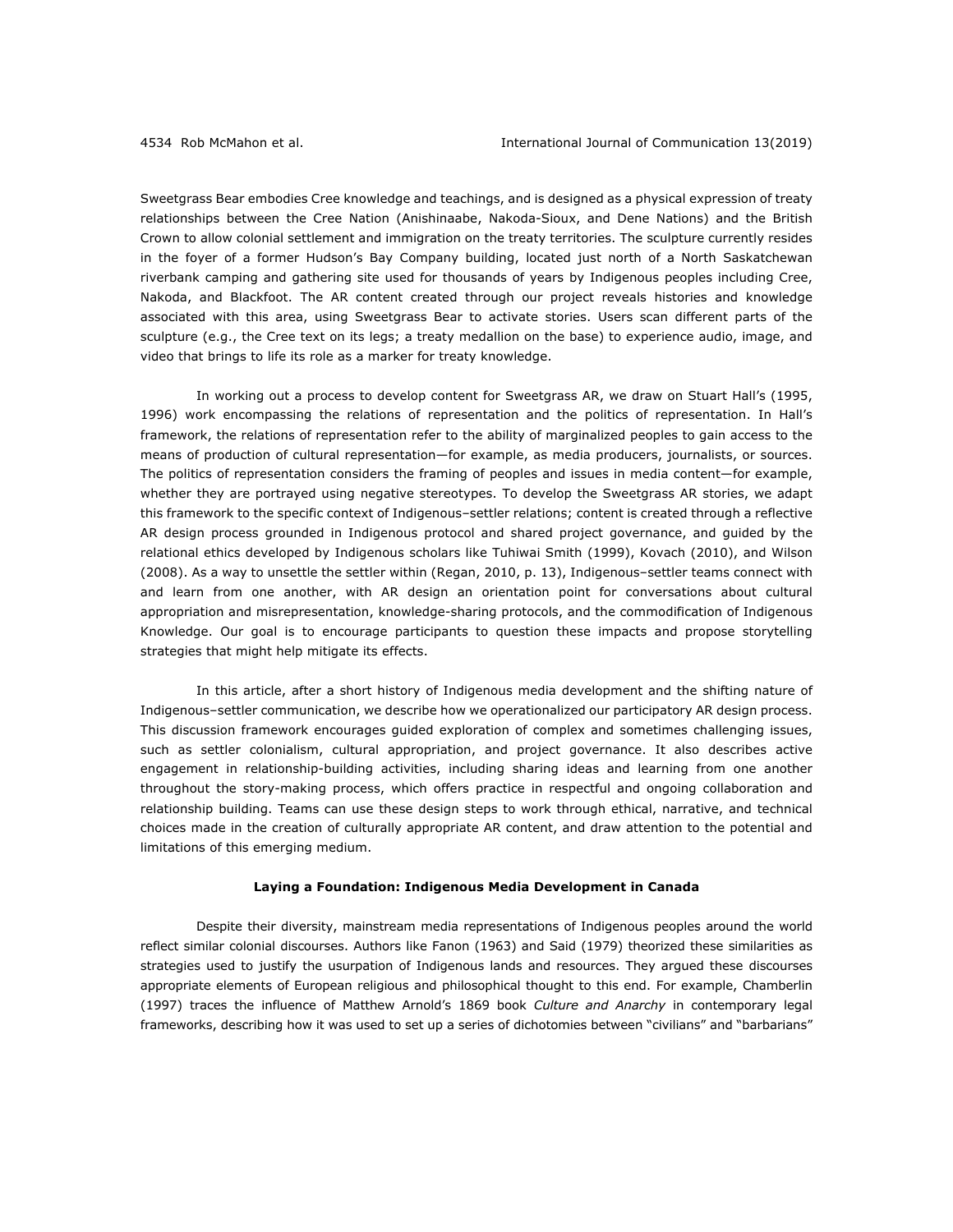that continues to resonate today. Culhane (1998) similarly demonstrates how European settler governments invoked John Locke's writings on property rights to justify their dispossession of seemingly uncultivated Indigenous lands. Colonial governments used Rousseau's descriptions of Indigenous peoples as "noble savages," and Hobbes' writings on the violence of the uncolonized "state of nature," to justify their paternalistic administration of formerly self-determining Indigenous nations (Youngblood Henderson, 2000; see also Coulthard, 2014).

In the context of settler colonialism, the widespread production and dissemination of these discourses was significantly amplified through the emergence of mass media. In Canada, by the 1860s and 1870s, Indigenous peoples came to be represented in media as dying cultures. Their rich material and symbolic cultures—expressed through visual arts, crafts, songs, performances, words, and stories—were "collected by non-Natives and widely circulated in mainstream society as popular evidence of 'primitive' artifacts and practices" (Roth, 1993, para 2). Over time, mass media representations of Indigenous peoples coalesced into "a form of ethnic hegemony, premised on seemingly legitimate ideologies and attitudes, and often tacitly accepted by most members of the dominant majority group" (van Dijk, 2000, p. 34). Critical scholars argued that such discourses perpetuated an ahistorical, hierarchical, racialized social structure (Jiwani, 2006). Although these discourses change in form and content over time, their underlying metanarrative consistently presents Indigenous peoples as "childlike," incapable of self-determination, or dangerous (Harding, 2006). They also reflect the absence of Indigenous voices in mainstream media, even about issues that directly concern their communities. Media content created in metropolitan centers was typically sent to rural and remote communities through a one-way transmission process that affected Indigenous languages, institutions, and cultural practices (Savard, 1998; Valaskakis, 1992).

As settler societies became aware of these problems, well-meaning parties sought to bring more Indigenous peoples into mainstream media institutions. Typically located in southern, urban environments, although these institutions sometimes hired Indigenous staff, they often failed to adjust their media production policies and practices to enable new personnel to shape their own media content. For example, Evans (2008) argues that Inuit staff at the southern-based Inuit Broadcasting Organization ended up adapting the content they created to comply with exogenous pressures associated with commercial markets or mainstream audiences (Iseke-Barnes & Danard, 2007). Alongside these developments, Indigenous peoples created their own media—though this work involves a Faustian bargain (Ginsburg, 1991). While it offers support for Indigenous media content, at the same time it contributes to the introduction of ideas, terms, and principles from hegemonic non-Indigenous cultures. For example, Valaskakis (1992) identified several negative impacts stemming from Inuit involvement in media production and distribution. Non-Indigenous people acquired authority over Inuit peoples through their control over knowledge of and access to media, and the media content they produced introduced political and economic ideologies that contributed to the erosion of community social and political structures and cultural values. Ginsburg (1991) summarized this paradox:

On the one hand, they [Indigenous peoples] are finding new modes for expressing indigenous identity through media and gaining access to film and video to serve their own needs and ends. On the other hand, the spread of communications technology such as home video and satellite downlinks threaten to be a final assault on culture, language, imagery, relationship between generations, and respect for traditional knowledge. (p. 96)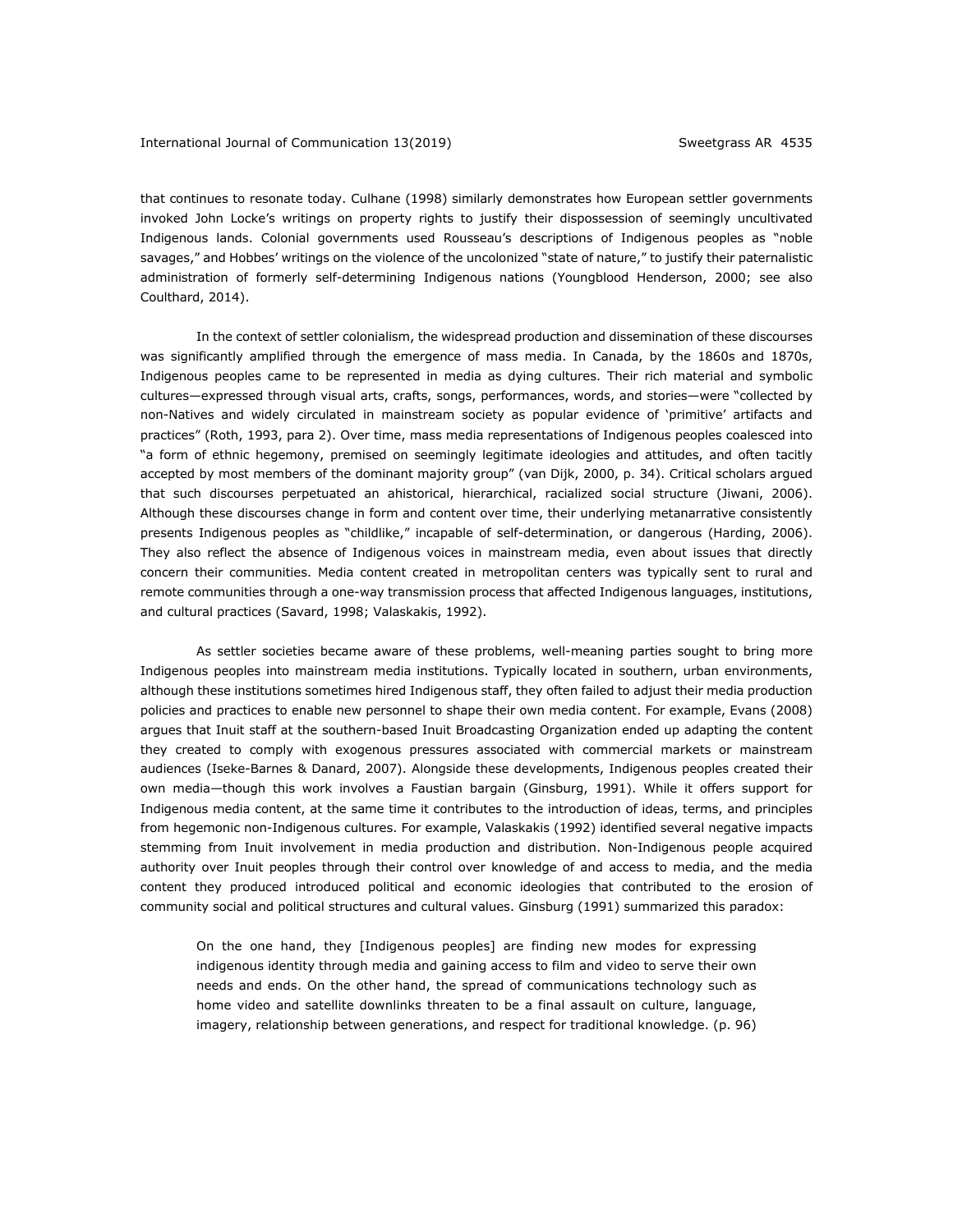Acutely aware of these tensions, Indigenous peoples expressed their resistance and creative agency in many ways—including through new and emerging media (Coehlo, 2018). For example, when English- and French-language radio arrived in Inuit communities in the 1920s, community leaders raised concerns about its potential to contribute to social disintegration and unwelcome cultural hybridization (Valaskakis, 1992). Similar arguments arose when television broadcasts arrived in Northern Canada in the 1960s, and some communities voted against the introduction of the technology until Indigenous content became available (Roth, 2005; Savard, 1998). But despite these challenges, many people in these communities also used new media to document Indigenous Knowledge and languages (Hudson 2011; Menzies, 2015; Poitras Pratt & Lalonde, 2016).

Through this work, Indigenous peoples and their partners began questioning not only Westernderived conventions of representation and distribution but also central issues regarding the ownership and control of media production and distribution. In many cases, they began developing their own communication institutions and media production practices. In Canada, they advocated for public sector support of these projects, arguing that group-differentiated Aboriginal rights should include the capacity to produce and distribute culturally appropriate media content (Roth, 2005). The focus of this work ranged from process-oriented projects like the National Film Board's Challenge for Change program of the 1970s, to the creation of culturally and linguistically specific media content. Despite their diversity, these initiatives collectively became a means to produce and circulate discourses of self-determination, build community, support Indigenous customs and practices, and reinforce cultural identities. Today, we see the continued flourishing of Indigenous creativity in media from around the world, and a growing body of research and practice is demonstrating how media supports Indigenous cultures and languages (Battiste, 2018; Perley, O'Donnell, George, Beaton, & Peter-Paul, 2016).

This rich body of work not only reflects the Indigenous adaptation of new and emerging media technologies but also supports increased intercultural communication, and in doing so, helps diversify mainstream media (Burrows, 2018; Reporting in Indigenous Communities, n.d.). There are many exciting examples of intercultural communications among Indigenous peoples and their non-Indigenous partners and allies (Carlson, Rowe, Zegeye-Gebrehiwot, & Story, 2017; Gaertner, 2016; Hildebrandt et al., 2016). Some of this work reflects a normative shift from reconciliation to Indigenous–settler relations. Though reconciliation means different things to different people, one problematic way to think about it is as a fixed state, rather than an ongoing process (Noble, 2015). Instead of motivating social change and relationship building, such a position can situate settler colonialism as a past or historical event, rather than something that continues today. In Canada, Justice Murray Sinclair from the Truth and Reconciliation Commission of Canada has noted that the theory and practice of reconciliation should aim to help "put the relationship [between Indigenous peoples and settlers] back into balance" (cited in McGregor, 2017, para. 1, abstract). Such a relational process benefits from the diverse worldviews, epistemologies, and knowledges expressed in the work of Indigenous scholars like Tuhiwai Smith (1999), Menzies (2004), Kovach (2010), and others.

This kind of research, writes McGregor (2017), helps create space for discourses about "shared histories, present situations and future aspirations" (p. 820) to emerge through Indigenous–settler dialogue. Barker (2010) argues that such work should strive to engage in radical experimentation, "the willingness to examine current colonial problems in both a broad and personal context" (p. 326). Importantly, there is no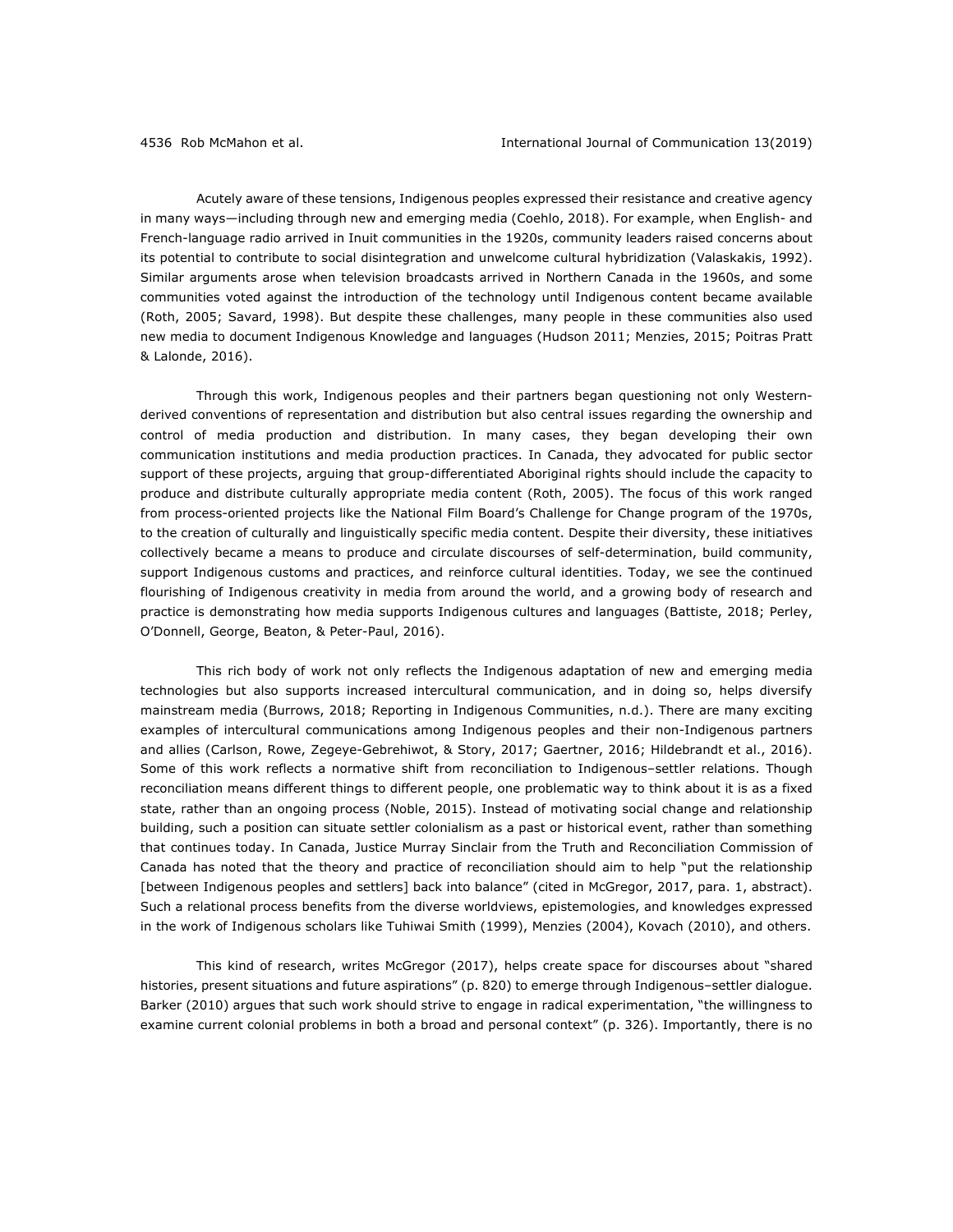universally applicable model for such work; rather, it flows from a set of principles and an individual commitment to follow them. Taking this approach, in our Sweetgrass AR project we use media production practices as a vehicle to generate and sustain Indigenous–settler relations by critically reflecting on the technical, social, and political choices made in the cocreation of culturally appropriate AR content.

#### **Sweetgrass AR: Operationalizing AR as a Resource for Indigenous–Settler Relations**

The Sweetgrass AR project (2017–19) involved a sculptor and Knowledge Keeper from Saddle Lake Cree Nation and non-Indigenous faculty and students from the University of Alberta. This team codeveloped an AR design framework that illustrated the planning, documenting, sharing, and archiving of Indigenous stories. Using the Sweetgrass Bear Treaty 6 marker described earlier as a proof of concept, we explored respectful relationship-building practices through a process of collaborative storytelling. Importantly, our implementation of AR technology sought to serve Indigenous ownership, teachings, and story-sharing protocols. This provided a centrally important set of considerations: team members engaged in conversations on topics ranging from research ethics, treaty making, and settler colonialism to traditional and contemporary forms of data governance, ownership of cultural knowledge, and language revitalization. These conversations informed a flexible design process to help guide teams of Indigenous–settler storytellers through future projects. From this material we produced two freely available open educational resources (OERs)—one for students and one for teacher facilitators. These OERs are available for download on our Sweetgrass AR project website (www.sweetgrassAR.ca). Importantly, they do not serve as checklists that avoid the important work of intentional and collaborative relationship building; we stress that projects must emerge from discussions grounded in specific relationships developed over time (Castleden, Morgan, & Lamb, 2012). In the following sections, we highlight this and other normative considerations by explaining our rationale for the different considerations represented in the Sweetgrass AR design process.

## *Relational Accountability: Communication, Cultural Sensitivity, and Consent*

Sweetgrass AR is grounded in relational accountability, which speaks to the ethical responsibilities that settlers and Indigenous peoples have to one another (Kajner, Fletcher, & Makokis, 2012; Wilson, 2008). It is core to the work of the Truth and Reconciliation Commission of Canada (2015), which points to the country's past and ongoing history of settler colonialism, describing the government's activities as a form of cultural genocide, "the destruction of those structures and practices that allow the group to continue as a group" (p. 5). Such activities, which sought to gain control over Indigenous land and resources, include persecuting spiritual practices, working to destroy social and political institutions, seizing land and other property, banning language and cultural practices, and disrupting families through residential schools. Recognizing this history, some authors point out that Indigenous peoples and settler Canadians have never had an initial conciliatory state—the relationship has always been rooted in conflict (Truth and Reconciliation Commission of Canada, 2015; see Alfred 2009; Coulthard, 2014). Others see reconciliation as a basis to try and overcome conflict and establish a healthy and respectful relationship. This second definition is the approach taken by the Truth and Reconciliation Commission of Canada (2015, and our project):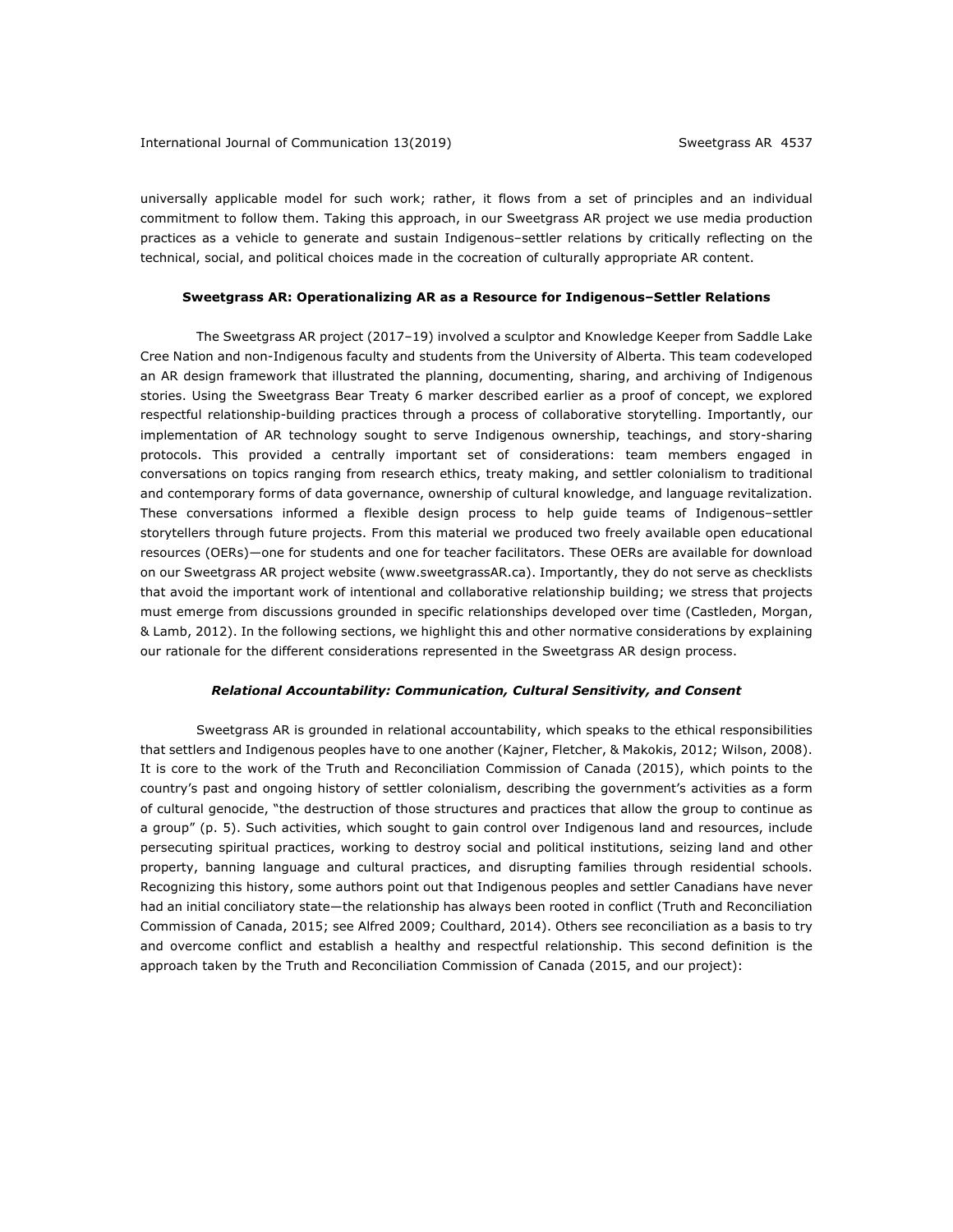To the Commission, "reconciliation" is about establishing and maintaining a mutually respectful relationship between Aboriginal and non-Aboriginal peoples in this country. In order for that to happen, there has to be awareness of the past, acknowledgement of the harm that has been inflicted, atonement for the causes, and action to change behavior. (p. 113)

Effective, sustained communication plays an important part in this work by holding relationships together. In the context of Sweetgrass AR, communication includes a holistic understanding of relationships, including (but not limited to) one's personal relations; relationships within one's community; relationships within Indigenous Nations or communities; and relationships among communities. Throughout the Sweetgrass AR project, participants build relationships with Indigenous team members through land-based teachings, participation in ceremony, and guided activities focused on collaborative project design and development. Following the principles of Indigenous methodologies (Kovach, 2011; Tuhiwai Smith, 1999; Wilson, 2008), we included several visits to Saddle Lake Cree Nation to plan and record digital stories.

In practicing relational accountability, we acknowledge and build on existing institutional research ethics. Critical scholars point out the limits of Western-derived research ethics: while institutional ethics involve professional standards, rules, and regulations, they can fail to address the specific requirements of work with diverse Indigenous peoples. For example, in Canada, the guiding framework for research with Indigenous peoples acknowledges the historic and ongoing tensions between universitybased researchers and diverse First Nations, Inuit, and Métis communities, as well as the time and effort required to build trusting relationships (Canadian Institutes of Health Research, Natural Sciences and Engineering Research Council of Canada, and Social Sciences and Humanities Research Council of Canada, 2014). These ethical guidelines note that it "is not intended to override or replace ethical guidance offered by Aboriginal peoples themselves" (p. 1). However, they have been critiqued for failing to address issues of consent and treaty relations, instead focusing on general principles (Noble, 2015). The First Nations Information Governance Centre critiques the Tri-Council guidelines as representing a pan-Indigenous conception of "traditional knowledge" and "culturally appropriate" research methods. The organization points out the need to incorporate the specific priorities and values of First Nations as distinct ethnic and political groups with established governance structures and processes for community engagement. For example, all researchers working in the Northwest Territories in Canada must apply for a research license that is reviewed and approved by affected communities and Indigenous organizations. One organization that reviews license applications, the Gwich'in Department of Cultural Heritage, operates with a mandate to "document, preserve and promote Gwich'in culture, language, traditional knowledge and values" (GTC Department of Cultural Heritage, 2016, para. 1). It provides a set of requirements for researchers interested in working with Gwich'in communities (GTC Department of Cultural Heritage, 2011). This licensing process is one way to formalize requirements set by Indigenous Nations, as well as ensure that research contributes direct benefits to involved communities.

For Indigenous projects that might not have formal ethics standards in place, Younging (2018) provides suggestions to work through such considerations by practicing cultural sensitivity through ongoing collaboration, reciprocity, and consent among team members. Clear and ongoing consent is critical to effective and respectful collaboration. Western forms of consent usually involve documentation such as consent and media release forms, but consent for Indigenous projects will often reflect a holistic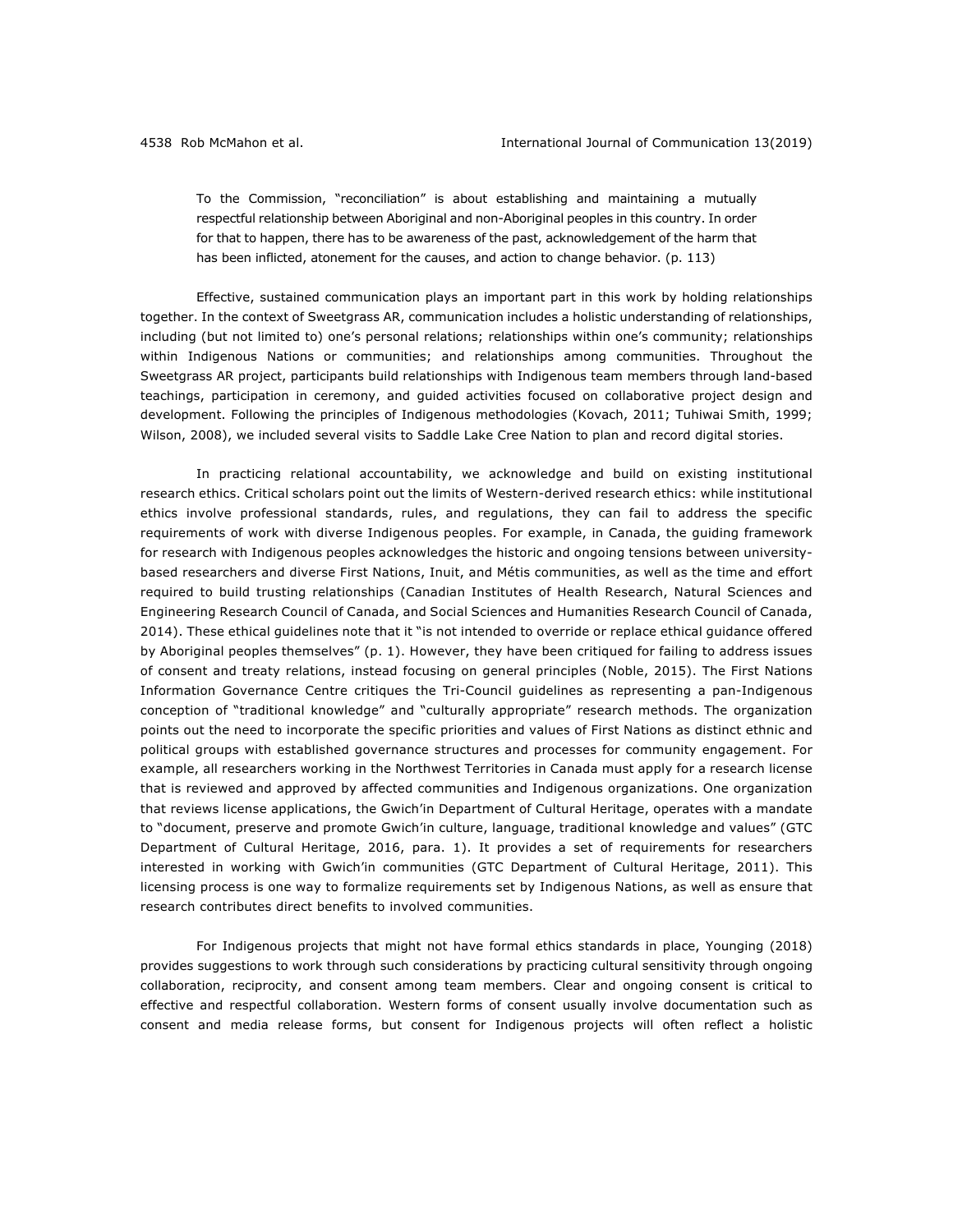consideration of relationships. For example, the Oral History Centre's (2014) *nindibaajimomin* digital story guides refer to multiple levels of written and oral consent: having a participant agree to participate in a project; having them approve the story; and requesting their approval for how the story will be shared. These consent activities are reflected in comprehensive documentation that includes options for participants to consent (or not) for each purpose.

In the context of specific projects, Indigenous Elders, Knowledge Keepers, storytellers, and community members can offer guidance about what forms of consent are most appropriate (Younging, 2018). For example, an Elder accepting tobacco is one way to provide consent, but different communities and individuals will have different protocol. As well, projects should recognize the authority of elected Indigenous leadership. For example, in Canada, projects involving First Nations should notify Chief and Council of any project activities that take place on their territories. Such a letter can briefly explain the project, funders, team members, and ethics approval.

#### *Project Governance: Indigenous Protocol and Western Approaches*

Discussions of ethics, collaboration, and consent tie to project governance: decision making, roles, and responsibilities related to the production, archiving, and sharing of digital stories. Projects involving Indigenous–settler relations formalize governance through Indigenous protocols as well as written documentation. From the perspective of many Indigenous peoples, protocol is an important part of governance. Specific protocol varies depending on the individual(s), community, and/or nation. In some cases, is it appropriate to hold community deliberations and discussions to ensure that the right people are involved in an initiative; in others, projects might be guided by individual Elders or Knowledge Keepers. In the context of Sweetgrass AR, our team members from Saddle Lake Cree Nation advised us that ceremony was to be observed to place the project on the pathway of success in Indigenous terms. Within this dimension, spirit is acknowledged, as are the ancestors whose lives were catalysts ensuring that Indigenous Knowledge flowed to the current generations. The responsibility of keeping the stories alive is maintained for the purpose of sharing and preparing the next generations to carry these forward. Ceremony observes the transfer of these processes and invokes the spirit of truth to be present in a relationship guided by kindness, honesty, sharing, and determination. To this end Sweetgrass AR began with a sweat lodge ceremony and offerings of tobacco and cloth to request the support of the Elders to ensure that the project moves forward in a respectful and appropriate way. At the end of this phase of our project, our team also engaged in a pipe ceremony to conclude the work in a good way.

Written documentation parallels this work. A formal memorandum of agreement (MOA) can serve as a basis of communication that partners can use to work through differentials in power and need. Such agreements can define the obligations and expectations of each partner, helping address decisions up front instead of confronting them on a case-by-case basis. Ross et al. (2010) describe how delineating and documenting the roles and expectations of partners allows time to reflect on and debate various points. However, this kind of contractual approach can be quite impersonal, and assumes the written contract will equitably represent the views of each party. It is important that each group exercises agency in the development of an MOA.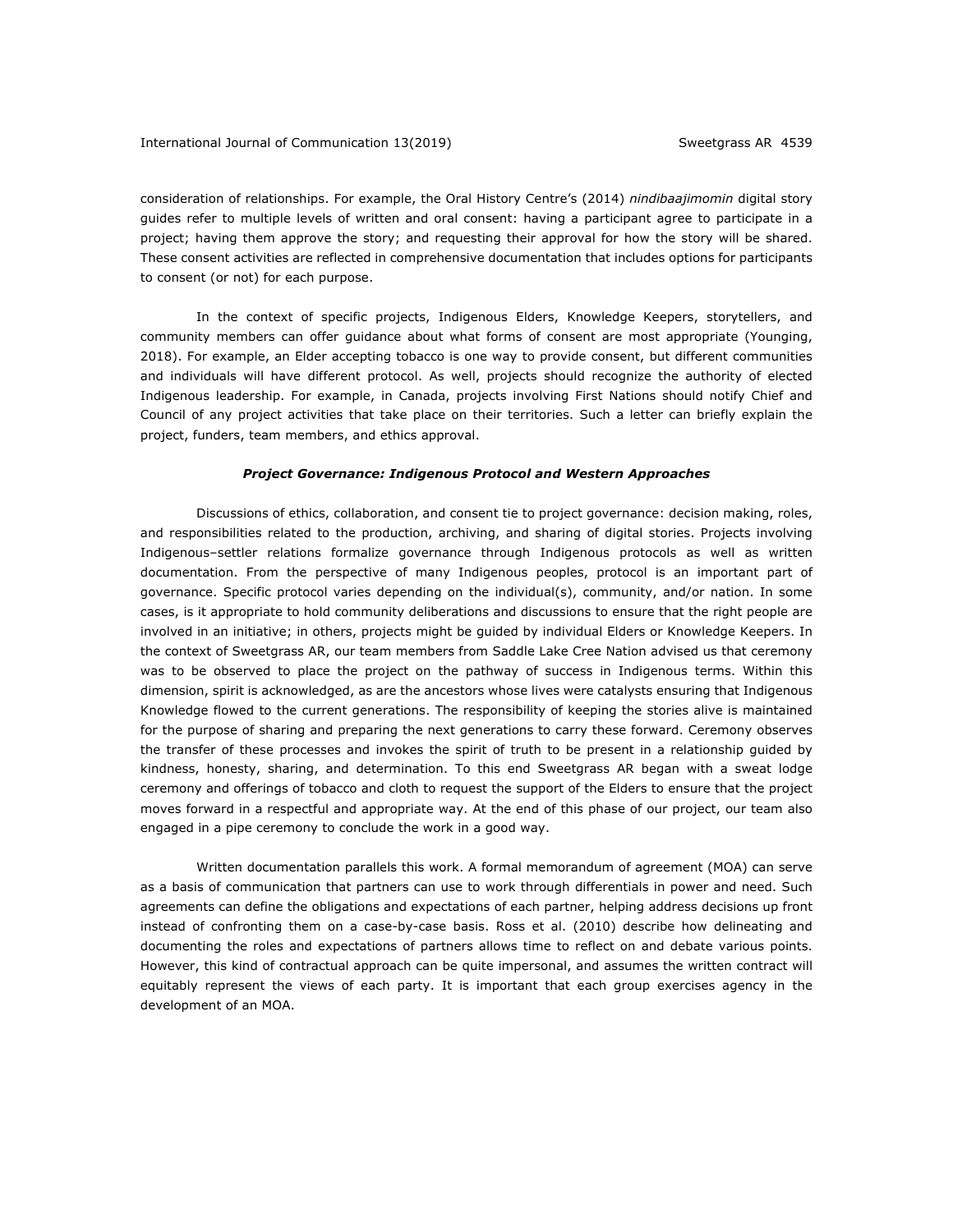The iPinch (2015) project provides a template and questions to help project teams develop an MOA in the context of Indigenous cultural heritage. This resource is not a prescriptive checklist; rather, it outlines a series of questions and considerations that teams can discuss and customize. Importantly, the process of crafting the MOA in collaboration with partners is as important as the final document. Many projects therefore aim to develop a flexible MOA that has gone through multiple iterations: "The process of crafting, revising, and executing a MOA, rather than the signed document itself, leads to relationship-building and successful collaborations" (p. 1). For the Sweetgrass AR project, our team developed a written agreement that outlined ownership, responsibilities, communication, and roles for each party. This agreement is a living document informed by treaty relations that has been updated and revised continuously throughout the course of our project.

## *Intellectual Property (and Its Limitations)*

The notion of intellectual property is challenging to navigate in the context of Indigenous Knowledge. Western perspectives may use concepts of copyright and intellectual property to convey ownership and access rights, such as how a story may be shared. However, for Indigenous peoples, stories may not be owned, but instead held collectively to preserve and share knowledge with and for future generations (Battiste, 2005). As well, some stories and knowledge may have conditions of use, be restricted to community members, or need to be earned (Wilson, 2008). There can also be differing opinions in the same community about what information to share, and how to share it. Anderson (2018) explores how these kinds of negotiations played out in the context of the Penobscot Tribe from Maine in the U.S., pointing out that some stories are created to be shared widely by the public, and others are meant to be shared only within a specific community, or within certain contexts. Permission to share stories may require certain relationships, protocol, and ceremony.

The forms that Indigenous Knowledge take are another point of distinction from Western models of intellectual property. At an early Sweetgrass AR project meeting, Dr. Diana Steinhauer noted that the English language is very noun based, and ownership is implicit in the language, whereas verb-based languages like Cree are more relationship based. This point is also noted in Wilson's (2008) discussion of Indigenous ontologies: "In the Cree language, the literal translation into English for a chair would be 'the thing you sit on' and the literal translation for pen would be 'something you write with'" (p. 73). These observations point out the importance of recognizing both Western and Indigenous approaches to intellectual property. Anderson (2015) provides a framework to think through the ways that Western legal traditions affect these issues. As Anderson notes, intellectual property rights may only extend to the expression or form of an idea, and so have clear limits. She raises the example of a court case between Urban Outfitters and Navajo Nation, wherein the clothing company argued that a product line named "Navajo Socks" was generic and descriptive—even though the Navajo Nation has trademarked the name "Navajo." When the Navajo Nation claimed trademark infringement, Urban Outfitters resisted, though the company eventually settled for an undisclosed amount. Although this case be a useful legal strategy, thinking of Indigenous Knowledge this way also holds potentially commodifying effects. Harry (2011), an Indigenous legal scholar of the Kooyooe Dukaddo peoples from Pyramid Lake, Nevada, warns that "once aspects of our cultural heritage are subjected to intellectual property rights, be it through copyright or patents, those aspects may be deemed market-ready" (p. 705), therefore conflicting with Indigenous values and the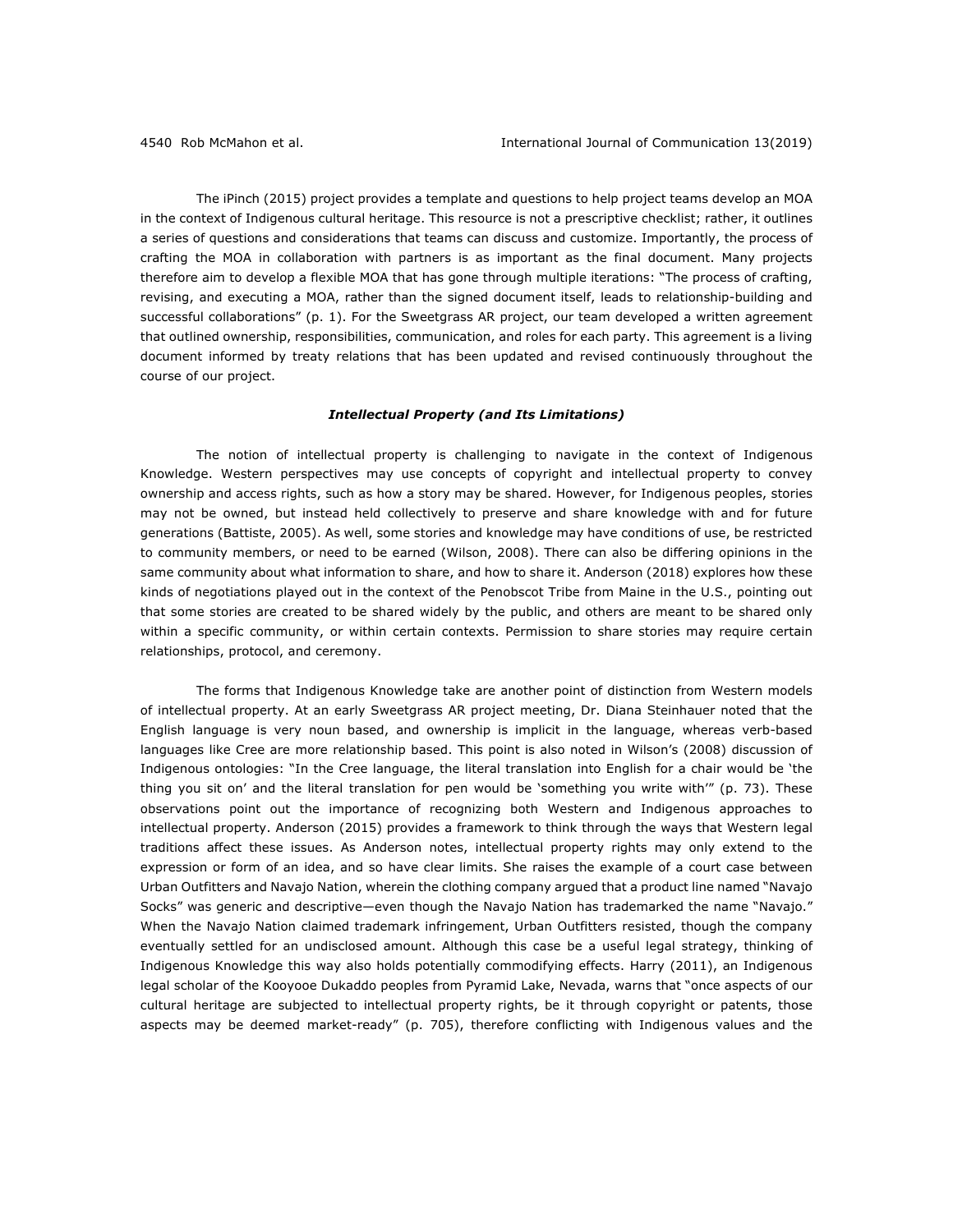collective nature of customary management systems. Copyright is further problematized when the content belongs to a group or whole culture (Battiste, 2005). Younging (2018) describes some of the ways that book publishers have tried to determine copyright in the process of publishing Indigenous Knowledge. In one example, an Elders Council required a book's copyright to be held by the participating Tribal Council; in another, a book's copyright is held by 10 involved Indigenous communities.

Another approach to this challenge is to use alternatives to copyright, such as Creative Commons licensing. In Indigenous contexts, traditional knowledge labels modify the Creative Commons concept to fit the specifics of Indigenous cultural heritage (Local Contexts, n.d.). As described on the Local Contexts website, traditional knowledge labels highlight "local protocols for access and use of recorded cultural heritage that is digitally circulating outside community contexts" (para. 1). Traditional knowledge labeling helps clarify what material has community-specific restrictions about access and use, such as for sacred and/or ceremonial purposes, gender restrictions, or seasonal conditions of use. The Local Contexts website offers several educational resources, including a step-by-step guide that communities can use to customize traditional knowledge labels. However, we should note that traditional knowledge labels are not legally enforceable; rather, they are an educational tool.

In the Sweetgrass AR project, to respect the entitlement of intellectual property in the context of Indigenous Knowledge, we thought carefully about access and ownership rights. When working with large organizations such as postsecondary institutions, internal processes and standard template documents may have conditions that are automatically implemented, and so we reviewed applicable university policies to navigate any copyright issues that such agreements may hold. After securing support from our funders, our team worked out a written agreement whereby copyright for the digital stories and knowledge documented in the project remain with the Saddle Lake Cree Nation team members. In turn, they agreed to share the OER and digital content that we cocreated with the public. It was important for our team to talk through and recognize the distinction between ownership (granted by copyright transfer) and public access.

### *Technical Considerations: Ownership, Control, Access, and Possession of Digital Data*

The abilities of Indigenous peoples to gain ownership and control over their digital data—and associated access rights—affects the forms and scope of their activities. Available research suggests that many projects involving Indigenous peoples may be bypassing Web 1.0 platforms to move directly to commercial Web 2.0 platforms. Such proprietary platforms restrict the agency of both users and developers when compared with those hosted on local servers and managed by user groups (Bredin, 2001; Landzelius, 2006). Aware of the challenges of digital capitalism (Donner & Locke, 2019; Langley & Leyshon, 2016; Pasquale, 2018), Indigenous peoples have explored how the technical affordances of digital platforms and applications might serve Indigenous ownership, teachings, and knowledge-sharing protocols.

Data, encoded in digital form, can be found in many different formats and is subject to decisions about its stewardship and care. As discussed earlier, access rights and responsibilities affect the storage, security, and preservation of data—as well as considerations of who is allowed to experience and make decisions about that data (Taylor & Kukutai, 2016; Wemigwans, 2018). In diverse Indigenous contexts, these considerations include cultural protocols as well as practical and technical considerations. Indigenous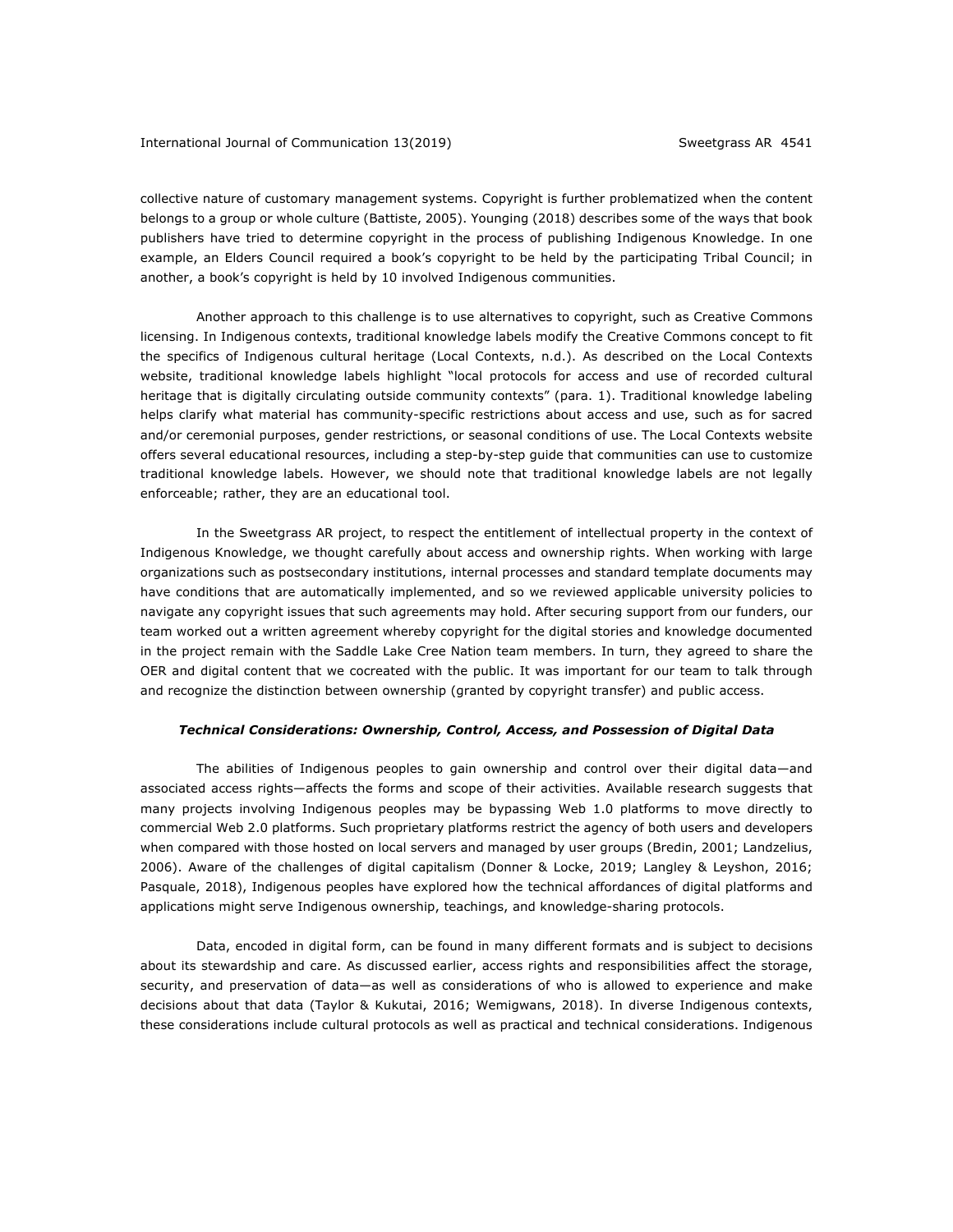peoples have many different ways of collecting and presenting data, from oral storytelling to totem poles to Niitsitapi (Blackfoot) Winter counts (Rodriguez-Lonebear, 2016). The concept of data sovereignty is a way to think about these practices that derives from the inherent sovereignty of Indigenous nations; it is defined as "the right of a nation to govern the collection, ownership, and application of its own data" (U.S. Indigenous Data Sovereignty Network, 2018, para. 2). In Canada, the First Nations principles of OCAP™ (Ownership, Control, Access and Possession) reflect similar goals. Developed in the mid-1990s by the First Nations Information Governance Centre, the principles are adaptable and designed to allow each First Nation community or region to interpret and implement them according to its specific context (First Nations Information Governance Centre, 2014; Schnarch, 2004). They provide an important set of guidelines if one is developing or using a digital platform to house and present Indigenous data.

Indigenous peoples are acutely aware of the limitations of commercially available digital platforms, and have responded to this challenge by encoding principles of OCAP™ and data sovereignty into their own applications. To address the limitations of copyright noted above, Indigenous peoples have collaborated with technical designers to program Indigenous access rules into interface design. For example, a Māori Maps database of marae (sacred meeting grounds) in Aotearoa (New Zealand) offers three levels of database access: open access, password-initiated access (which is linked to permissions provided by designated Elders), and a cache of information maintained as a backup record for the use of designated Elders (Brown & Nicholas, 2012, p. 318). Mukurtu (n.d.), a free and open-source content-management system designed by and for Indigenous communities, is similarly flexible enough to meet the needs of diverse communities who wish to shape access rights to manage and share their digital cultural heritage in their own way, on their own terms (Mukurtu, n.d.). Other examples include an online archive developed with the Pitjantjatjara and Yankunytjatjara people of Central Australia that allows community members to manage a digitized collection of some 60,000 cultural artifacts (Hughes & Dallwitz, 2007; Leavy, 2007). In North America, the Reciprocal Research Network similarly enables Indigenous communities to curate their own virtual museums in partnership with research institutions (Hennessy & Moore, 2007). The Four Directions Teaching website presents traditional stories and Elder teachings in digital formats, and aims to reflect Indigenous cultural protocols about the storage and representation of community-held knowledge (Wemigwans, 2018). These various projects reflect how Indigenous peoples are appropriating online platforms to meet their needs by carefully parsing out forms of digital data and discussing how access rules might apply in different contexts (Landzelius, 2006).

As a new technology in the process of being developed for widespread commercial use, there are a range of competing AR platforms. Our Sweetgrass AR project took the above discussion into consideration when selecting an appropriate platform: it needed to be easy to use so that novices could create AR content; sustainable so that stories would be viewable in the future; free or low cost; and offer a high degree of control and ownership over data. A review of existing AR platforms determined that cost varies considerably; unsurprisingly, the flashiest platforms are aimed at marketing and come with a hefty price tag. Although the technical capabilities of various platforms are quite similar, major differences include the types of AR content delivery supported: forms of digital data range from static images, video, and audio to complex 3- D models. Many AR platforms want to encourage educational use and offer a high level of functionality with free educational licenses. However, they typically host data on their own servers, and may claim ownership of the content they house. The particular terms of a license vary considerably across platforms, so caution is required. When only an AR Software Development Kit (SDK) is used (on its own, or within software such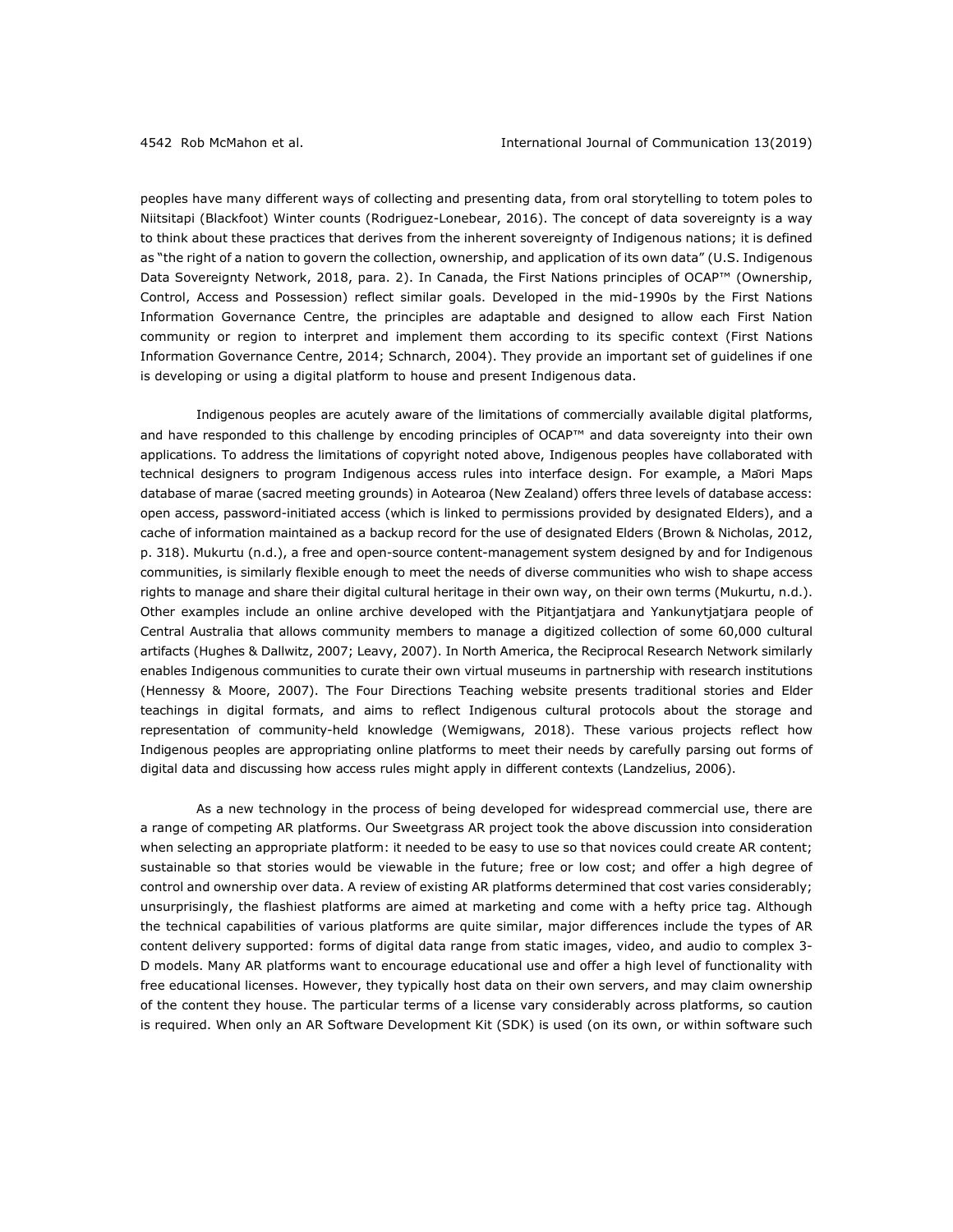as Unity), story data can theoretically be stored separately from the AR platform, but this model requires a custom app, the cost of which may be over the budget of many projects (including Sweetgrass AR). Unfortunately, the only prominent open source AR platform we found (ARToolkit) is an SDK that requires implementation in a custom app.

Working with these requirements and limitations, we originally considered partnering with an Indigenous-owned geolocative AR app with a unique "story catching" (media storage) process that uses community-based authentication and vetting processes to authenticate and protect cultural content. However, this app's scanning capability and contextual awareness was still in development at the time of our project, and only five images could be supported at one time, limiting the possibility for hosting usergenerated AR stories. We learned that the app also hosted audio and video content of stories on commercial (Soundcloud and Vimeo) platforms, prompting data ownership concerns. Although the app's development team was open to arranging different data hosting in the future, because of project requirements we decided to find an alternative platform to use (in part because of requirements for an upcoming graduate course built around the project).

We approached an AR company to develop a customized app but they were unable to produce a solution that met our requirements and budget. In the end, we decided on HP Reveal (formerly Aurasma), which is used extensively in education settings, is user friendly, and provided the required scanning capabilities. HP Reveal supports a wide range of devices and allows for the immersive AR overlays (including video) that we wanted to implement. Though free and easy to use, in exchange for using HP Reveal we gave up some control of our data—however, a review of the company's terms of service confirmed that story creators retain ownership over the AR stories that they create and house on the platform.

For a time, HP Reveal worked well as a temporary solution, and we used in for the Fall 2018 graduate course associated with this project. However, in late January 2019, the research team received an e-mail from HP Reveal with notification that the Web-based platform it used to create AR content would be "phased out," and all existing AR content would be removed by July 1, 2019. Hewlett-Packard had been developing another AR initiative called Link Creation Studio, with a corresponding app called LinkReader. Unlike HP Reveal, which was targeted toward image recognition and worked well scanning a sculpture with high-contrast imagery such as Sweetgrass Bear, Link Creation Studio is designed to scan print images and materials. This development illustrates the importance of sustainability considerations—and the need for project teams to back up data. That said, since we used HP Reveal as a temporary solution to develop a platform agnostic AR design framework, we escaped disaster, and we are currently determining a new platform for hosting the 13 AR stories currently shared through scanning imagery on the Sweetgrass Bear sculpture.

### **Conclusion: AR Design as a Cipher for Indigenous–Settler Relations**

New media holds strong implications to support—or restrict—Indigenous–settler relations in contemporary societies. This article has explored this topic by documenting the design considerations that our Sweetgrass AR project used for AR storytelling in the service of Indigenous–settler relationship building. To share our findings with other educators, researchers and communities, we have created freely available OERs that document our AR design process and review how Indigenous knowledge rights and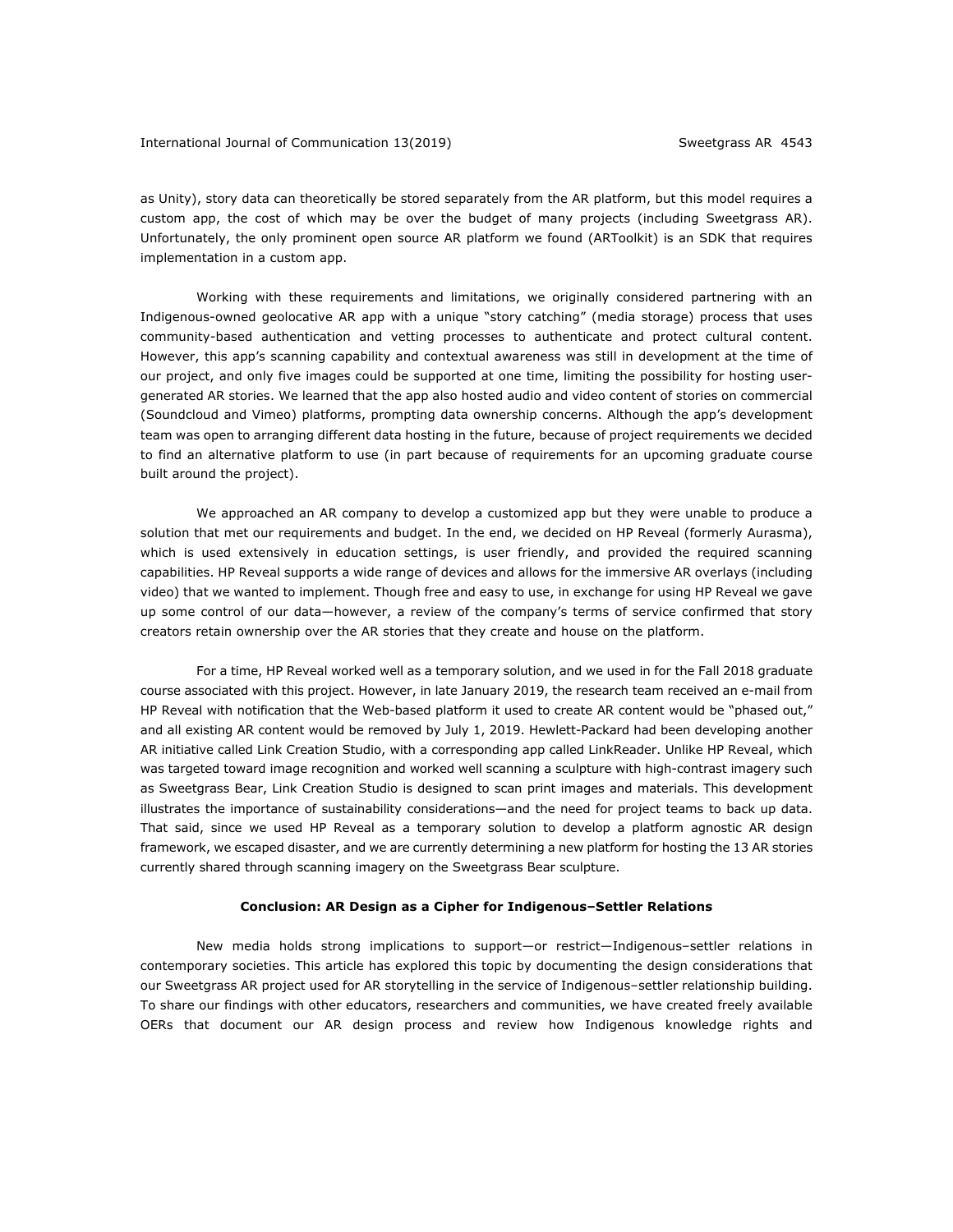responsibilities, and issues of ownership, control, access, and possession, are embedded in seemingly technical decisions. In this article we provided the guiding rationale for this work, and hope that it is useful to others working in this space.

As the Sweetgrass AR project progressed, the team also worked to translate our design considerations into a technical proof of concept that respected Indigenous protocols regarding the ownership and control of digital data through a sustainable, low-cost, user-friendly AR platform. Conceptually, we sought to separate digital content (texts, images, and audio and video files) from a "dumb" AR viewer that kept digital content files under the control of designated Indigenous Knowledge Keepers. Given the pace of change surrounding AR technology, we wanted to build a system that mitigated the risk of an AR platform changing (or even disappearing) without affecting the digital content housed on it. Even if this solution means waiting until Webbased AR has advanced, we feel comfortable with it because it will help ensure that digital content owned by Indigenous Knowledge Keepers is kept preserved and viewable for many years to come.

The Sweetgrass AR project helped our team develop a clear sense of the constraints and possibilities of AR storytelling. Moving forward, we plan to integrate our findings into the design of a custom app. To illustrate our concept, we created a basic geolocative Web-based story viewer which, despite lacking AR capabilities, addresses many of our project's technical requirements and decentralist aims. We are currently exploring ways to develop this viewer into a more user-friendly platform that will support usergenerated AR content while retaining core normative design principles discussed in this article. Reflecting on this work, we stress the importance of using a long series of incremental steps to arrive at the technology required for projects of this nature. At every stage of the process, setting small, achievable goals can help advance what available technology can accomplish while mitigating the risks involved in working with existing platforms—even when they are owned by major companies such as Hewlett-Packard. We intend to continue sharing our progress, documenting, and refining our technical developments as they slowly scale up—in much the same way that we will continue to share and practice Indigenous–settler relations.

#### **References**

- Alfred, T. (2009). *Wasáse: Indigenous pathways of action and freedom*. Toronto, Canada: University of Toronto Press.
- Alia, V. (2010). *The new media nation: Indigenous peoples and global communication*. New York, NY: Berghahn Books.
- Anderson, J. (2015). Indigenous Knowledge and intellectual property rights. In J. D. Wright (Ed.), *International encyclopedia of the social and behavioral sciences* (2nd edition) (pp.769–778). Amsterdam, the Netherlands: Elsevier.
- Anderson, J. (2018). Negotiating who "owns" Penobscot culture. *Anthropological Quarterly, 91*(1), 267– 305. doi:10.1353/anq.2018.0008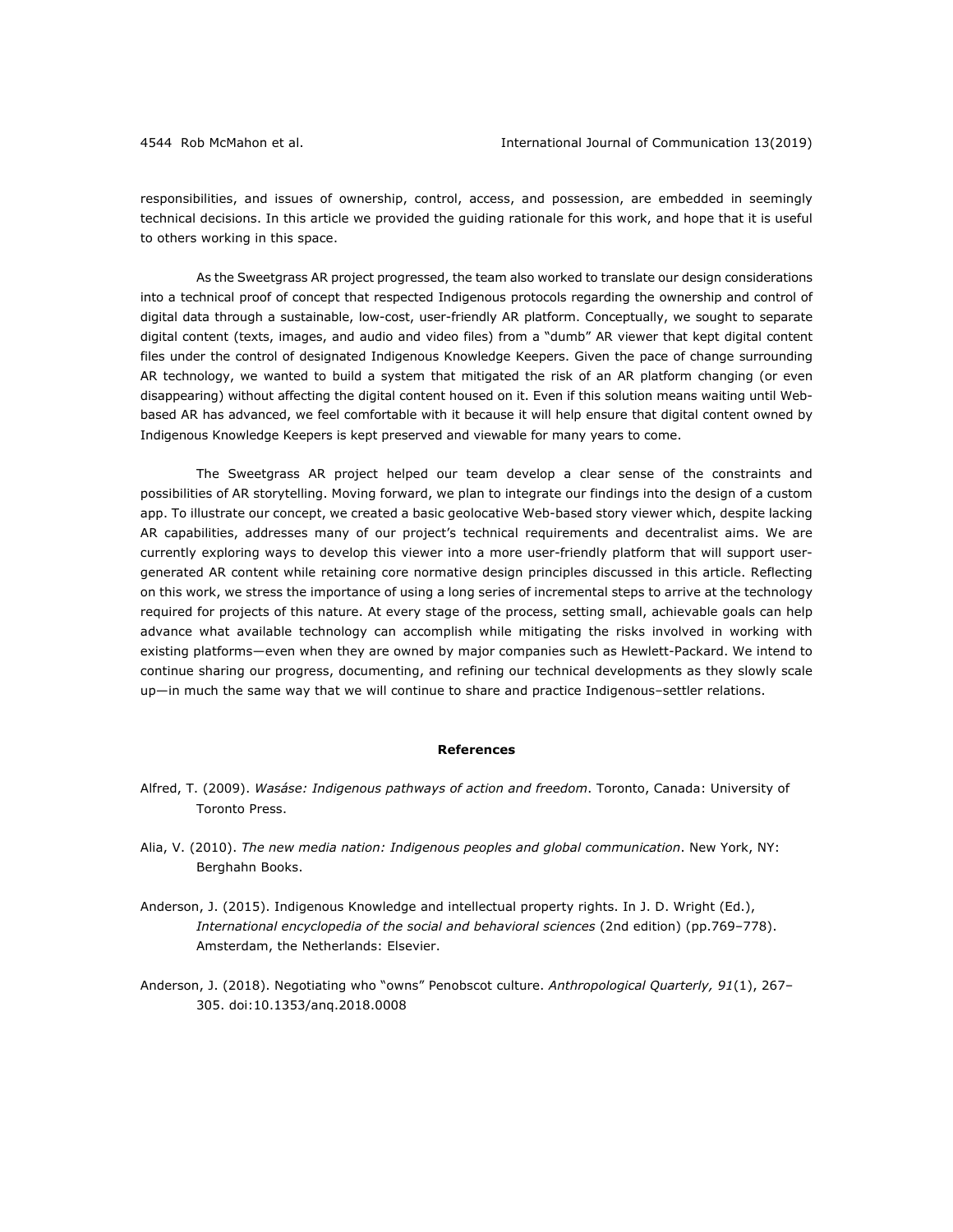- Azuma, R. T. (1997). A survey of augmented reality. *Presence: Teleoperators and Virtual Environments, 6*(4), 355–385. doi:10.1162/pres.1997.6.4.355
- Barker, A. (2010). From adversaries to allies: Forging respectful alliances between Indigenous and settler peoples. In L. Davis (Ed.), *Alliances: Re/envisioning Indigenous–non-Indigenous relations* (pp. 316–333). Toronto, Canada: University of Toronto Press.
- Battiste, M. (2005). Indigenous Knowledge: Foundations for First Nations. *World Indigenous Nations Higher Education Consortium–WINHEC Journal*, (1), 1–17. Retrieved from http://winhec.org/wpcontent/uploads/2016/06/WINHEC-Journal-2005.pdf
- Battiste, M. (2018). Reconciling Indigenous Knowledge in education: Promises, possibilities, and imperatives. In M. Spooner & J. McNinch (Eds.), *Dissident knowledge in higher education* (pp. 123–148). Regina, SK, Canada: University of Regina Press.
- Bredin, M. (2001). Bridging Canada's digital divide: First Nations' access to new information technologies. *The Canadian Journal of Native Studies*, *21*(2), 191–215. Retrieved from http://www3.brandonu.ca/cjns/21.2/cjnsv21no2\_pg191-215.pdf
- Brown, D. (2008). Ko to ringa ki nga rakau a te Pakeha [Grasping the tools of the European as a means of acquiring your material wants]: Virtual Taonga Maori and museums*. Visual Resources, 24*(1), 59–75. doi:10.1080/01973760801892266
- Brown, D., & Nicholas, G. (2012). Protecting Indigenous cultural property in the age of digital democracy: Institutional and communal responses to Canadian First Nations and Māori heritage concerns. *Journal of Material Culture, 17*(3), 307–324. doi:10.1177/1359183512454065
- Burrows, E. (2018). Indigenous media producers' perspectives on objectivity, balancing community responsibilities and journalistic obligations. *Media, Culture & Society*, *40*(8), 1117–1134. doi:10.1177/0163443718764807
- Canadian Institutes of Health Research, Natural Sciences and Engineering Research Council of Canada, and Social Sciences and Humanities Research Council of Canada. (2014). *Tri-council policy statement: Ethical conduct for research involving humans.* Retrieved from http://www.pre.ethics.gc.ca/pdf/eng/tcps2-2014/TCPS\_2\_FINAL\_Web.pdf
- Carlson, E., Rowe, G., Zegeye-Gebrehiwot, T., & Story, S. (2017). Decolonization through collaborative filmmaking: Sharing stories from the heart. *Journal of Indigenous Social Development–Special Edition*, *6*(2), 23–49. Retrieved from http://umanitoba.ca/faculties/social\_work/media/V6i2- 02\_Carlson\_et\_al.pdf

Castells, M. (2010). *The rise of the network society* (2nd ed.). Malden, MA: Wiley-Blackwell.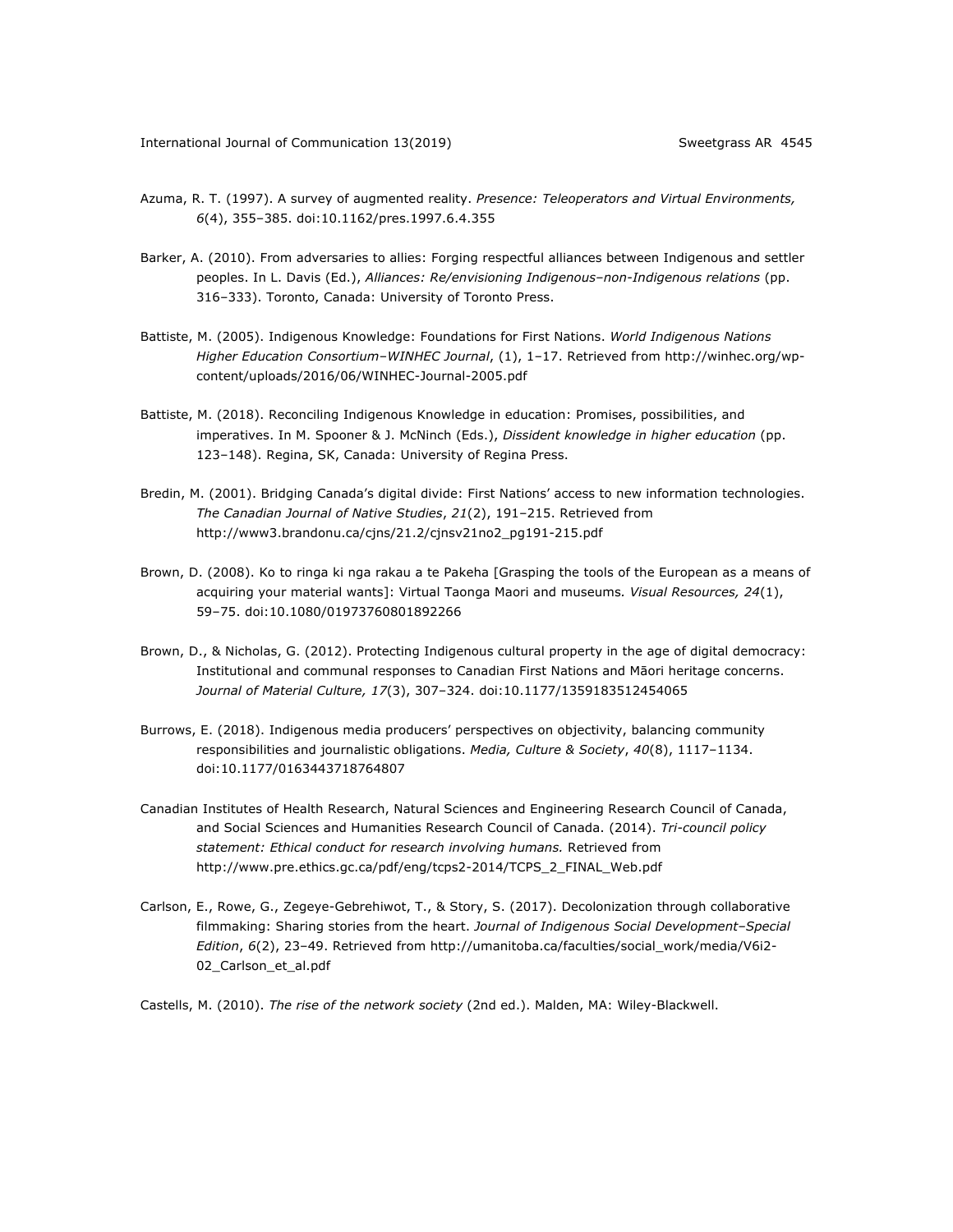- Castleden, H., Morgan, V. S., & Lamb, C. (2012). "I spent the first year drinking tea": Exploring Canadian university researchers' perspectives on community-based participatory research involving Indigenous peoples. *The Canadian Geographer / Le Géographe canadien, 56*(2), 160–179. doi:10.1111/j.1541-0064.2012.00432.x
- Chamberlin, J. E. (1997). Culture and anarchy in Indian Country. In M. Asch (Ed.), *Aboriginal and treaty rights in Canada* (pp. 3–37). Vancouver, Canada: UBC Press.
- Cocq, C. (2017). Traditional knowledge—New experts. *Cultural Analysis, 16*(1), 101–115. Retrieved from https://www.ocf.berkeley.edu/~culturalanalysis/
- Coehlo, K. (2018). New uses of "old" media: Exploring technologies-in-use in Nunavut. *Canadian Journal of Communication, 43*(4), 507–524. doi:10.22230/cjc.2018v43n4a3222
- Coulthard, G. (2014). *Red skin, white masks: Rejecting the colonial politics of recognition*. Minneapolis, MN: University of Minnesota Press.
- Culhane, D. (1998). *The pleasure of the Crown: Anthropology, law and First Nations*. Burnaby, Canada: Talon Books.
- Donner, J., & Locke, C. (2019). Platforms at the margins. In M. Graham (Ed.), *Digital economies at global margins* (pp. 39–42). Cambridge, MA: MIT Press.
- Duarte, M. E. (2017). *Network sovereignty: Building the Internet across Indian Country*. Seattle, WA: University of Washington Press.
- Epp, R. (2008). *We are all treaty people: Prairie essays*. Edmonton, Canada: University of Alberta Press.
- Evans, M. E. (2008). *Isuma: Inuit video art*. Montreal, Canada: McGill-Queen's University Press.
- Fanon, F. (1963). *The wretched of the earth*. New York, NY: Grove Press.
- First Nations Information Governance Centre. (2014). *Ownership, control, access and possession (OCAP™): The path to First Nations information governance*. Ottawa, Canada: Author.
- Forde, S., Foxwell, K., & Meadows, M. (2009). *Developing dialogues: Indigenous and ethnic broadcasting in Australia*. Chicago, IL: Intellect.
- Gaertner, D. (2016). A landless territory? Augmented reality, land, and Indigenous storytelling in cyberspace. In D. Reder & L. M. Morra (Eds.), *Learn, teach, challenge: Approaching Indigenous literatures* (pp. 493–498). Waterloo, ON, Canada: Wilfred Laurier University Press.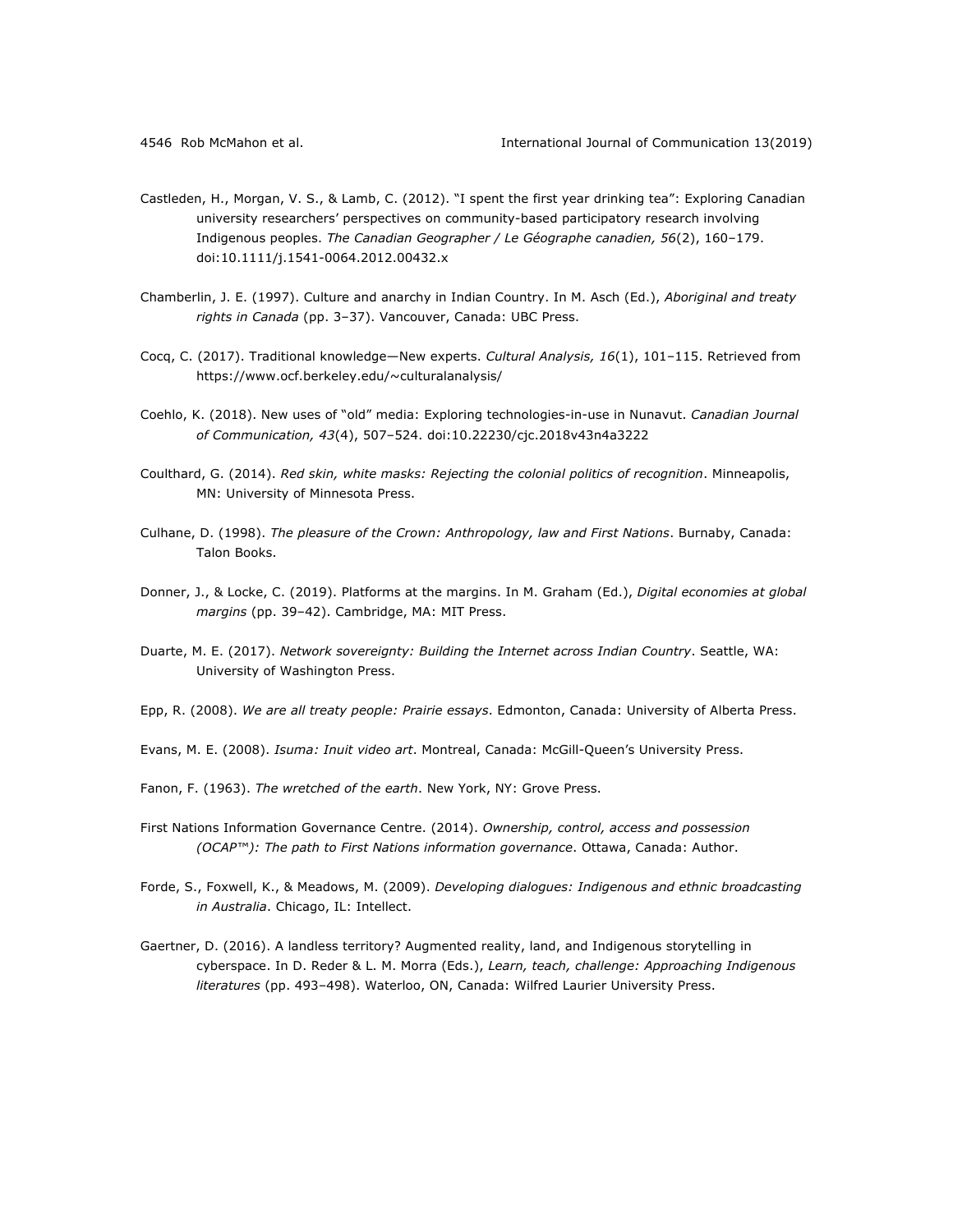- Ginsburg, F. (1991). Indigenous media: Faustian contract or global village? *Cultural Anthropology, 9*(1), 92–112. Retrieved from https://www.jstor.org/stable/656496?seq=1#page\_scan\_tab\_contents
- GTC Department of Cultural Heritage. (2011). *Conducting traditional knowledge research in the Gwich'in Settlement Area: A guide for researchers*. Retrieved from http://nwtresearch.com/sites/ default/files/gwich-in-social-and-cultural-institute\_0.pdf
- GTC Department of Cultural Heritage. (2016). *About the Gwich'in Social and Cultural Institute (GSCI)— GTC Cultural Heritage Division (as of April 1, 2016).* Retrieved from https://www.gwichin.ca/about
- Hall, S. (1995). The whites of their eyes: Racist ideologies and the media. In G. Dines & J. Humez (Eds.), *Gender, race and class in media: A Text-reader* (pp. 18–22). Thousand Oaks, CA: SAGE Publications.
- Hall, S. (1996). New ethnicities. In D. Morley & K. H. Chen (Eds.), *Stuart Hall: Critical dialogues in cultural studies* (pp. 442–451). London, UK: Routledge.
- Harding, R. (2006). Historical representations of Aboriginal people in the Canadian news media. *Discourse & Society, 17*(2), 205–235. doi:10.1177/0957926506058059
- Harry, D. (2011). Biocolonialism and Indigenous Knowledge in United Nations discourse. *Griffith Law Review, 20*(3), 702–728. doi:10.1080/10383441.2011.10854717
- Hennessy, K. & Moore, P. J. (2007). Language, identity and community control: The Tagish First Voices project. In L.E. Dyson, M. Hendriks, & S. Grant (Eds), *Information technology and indigenous people* (pp. 189–191). Hershey, PA: Information Science Publishing.
- Hidalgo, L. (2015). Augmented fotonovelas: Creating new media as pedagogical and social justice tools. *Qualitative Inquiry, 21*(3), 300–314. doi:10.1177/1077800414557831
- Hildebrandt, K., Lewis, P., Kreuger, C., Naytowhow, J., Tupper, J., Couros, A., & Montgomery, K. (2016). Digital storytelling for historical understanding: Treaty education for reconciliation. *JSSE—Journal of Social Science Education, 15*(1), 17–26. doi:10.4119/UNIBI/jsse-v15-i1-1432
- Hudson, H. E. (2011). Digital diversity: Broadband and Indigenous populations in Alaska. *Journal of Information Policy, 1*(1), 378–393. doi:10.5325/jinfopoli.1.2011.0378
- Hughes, M., & Dallwitz, J. (2007). Ara Irititja: Towards culturally appropriate IT best practice in remote indigenous Australia. In L.E. Dyson, M. Hendriks, & S. Grant (Eds.), *Information technology and Indigenous people* (pp.146–158). Hershey, PA: Information Science Publishing.

Indian & Cowboy. (2014). Retrieved from https://www.indianandcowboy.com/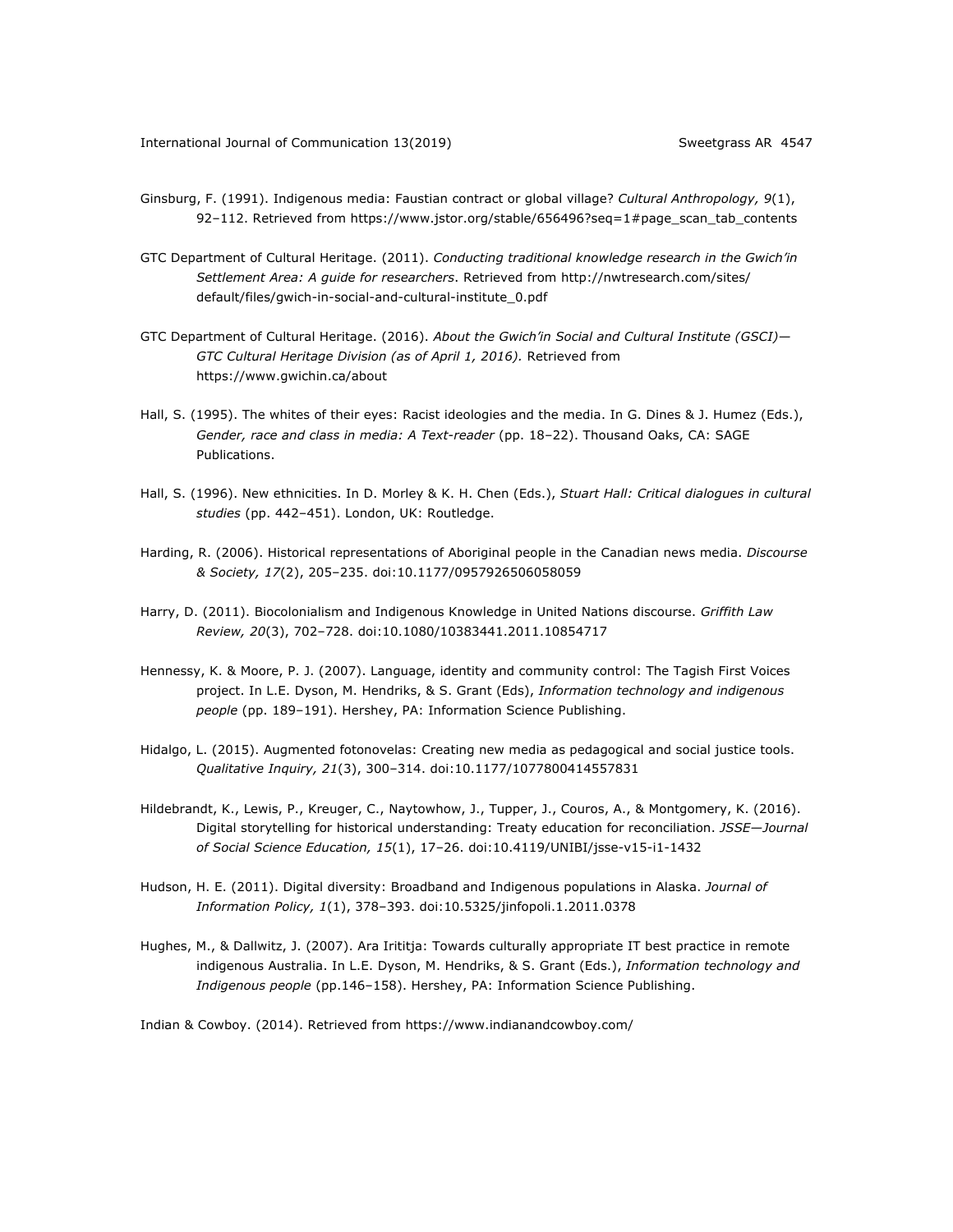Indigital. (n.d.). Retrieved from https://www.indigital.net.au/

- Internet Society. (2018). *Empowerment through connectivity: 2018 Indigenous connectivity summit community report*. Retrieved from https://www.internetsociety.org/wp-content/uploads/ 2019/01/2018-Indigenous-Connectivity-Summit-Community-Report\_EN.pdf
- iPinch. (2015). *Collaborative projects and memoranda of agreement (MOA)—Fact sheet.* Retrieved from https://www.sfu.ca/ipinch/sites/default/files/resources/fact\_sheets/ipinch\_moa\_factsheet\_jan201 5.pdf
- Irving, L., & Hoffman, J. (2014). Nyungar place stories pilot: Using augmented reality for Indigenous cultural sustainability. In B. Hegarty, J. McDonald, & S.-K. Loke (Eds.), *Rhetoric and reality: Critical perspectives on educational technology. Proceedings ascilite Dunedin 2014* (pp. 367– 378). Dunedin, NZ. Retrieved from http://www.ascilite.org/conferences/dunedin2014/ proceedings/index.html
- Iseke, J., & Moore, S. (2011). Community-based Indigenous digital storytelling with Elders and youth. *American Indian Culture and Research Journal, 35*(4), 19–38. doi:10.17953/aicr.35.4.4588445552858866
- Iseke-Barnes, J., & Danard, D. (2007). Indigenous Knowledges and worldview: Representations and the internet. In L.E. Dyson, M. Hendriks, & S. Grant (Eds.), *Information technology and indigenous people* (pp. 27–29). Hershey, PA: Information Science Publishing.
- IsumaTV. (n.d.). Retrieved from http://www.isuma.tv/
- Jiwani, Y. (2006). *Discourses of denial: Mediations of race, gender, and violence.* Vancouver, Canada: UBC Press.
- Kalantzis, M., & Cope, B. (2016). *Learning by design* (2nd ed.). Champaign, IL: Common Ground.
- Kajner, T., Fletcher, F., & Makokis, P. (2012), Balancing head and heart: The importance of relational accountability in community–university partnerships. *Innovative Higher Education, 37*(4), 257– 270. doi:10.1007/s10755-011-9206-8
- Kovach, M. (2010). *Indigenous methodologies: Characteristics, conversations, and contexts*. Toronto, Canada: University of Toronto Press.
- Lacho, D. D. (2018). *Developing an augmented reality app in Secwepemctsín in collaboration with the Splatsin Tsm7aksaltn (Splatsin Teaching Centre) Society* (Doctoral dissertation, Vancouver, University of British Columbia). Retrieved from https://open.library.ubc.ca/cIRcle/collections/ubctheses/24/items/1.0363946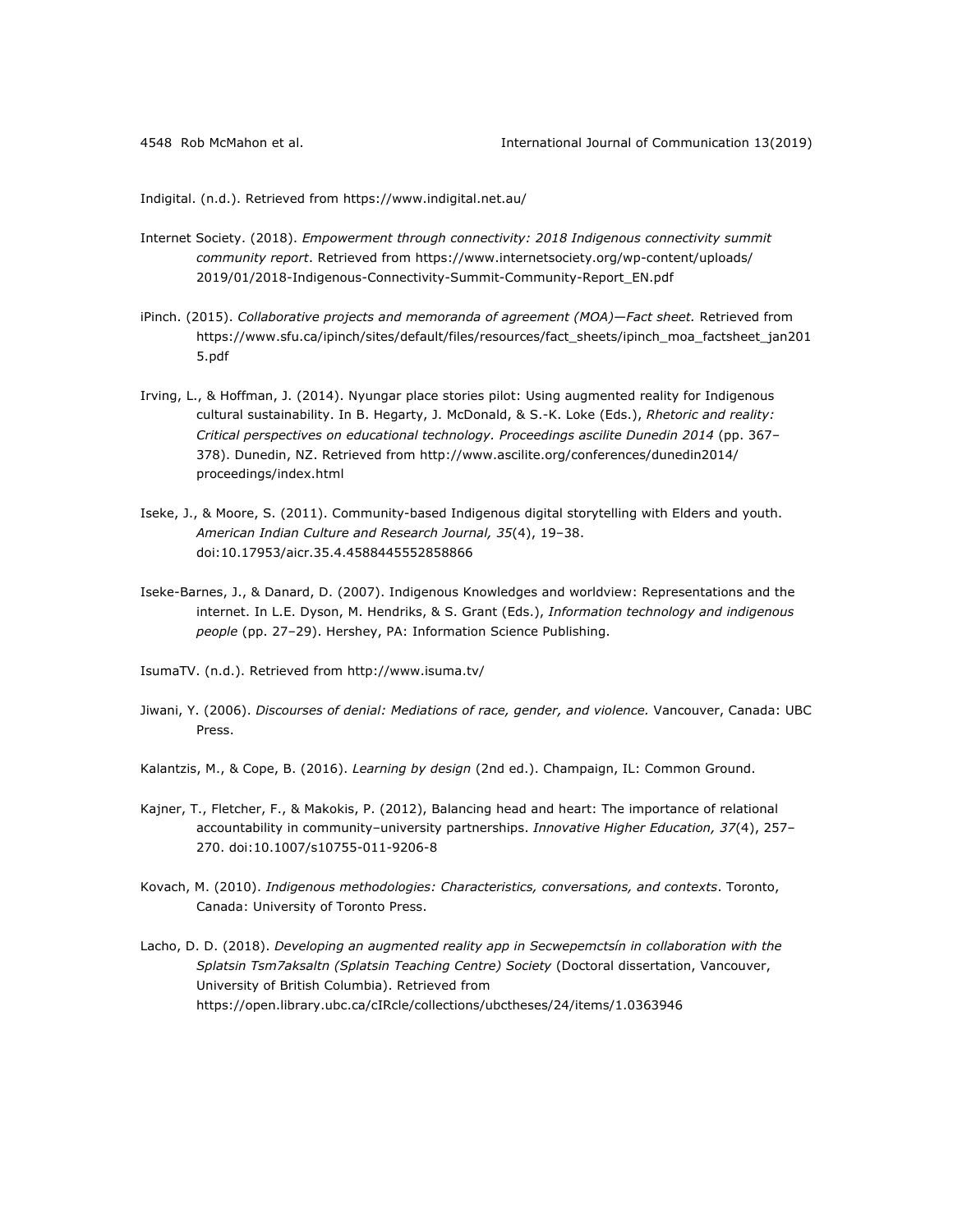- Landzelius, K. (2006). Postscript: Vox populi from the margins? In K. Landzelius (Ed.), *Native on the Net: Indigenous and diasporic peoples in the virtual age* (pp. 292–304). London, UK: Routledge.
- Langley, P., & Leyshon, A. (2016). Platform capitalism: The intermediation and capitalisation of digital economic circulation. *Finance and Society*, *3*(1), 11–31. doi:10.2218/finsoc.v3i1.1936
- Leavy, B. (2007). Digital songlines: Digitising the arts, culture and heritage landscape of Aboriginal Australia. In L. E. Dyson, M. Hendriks, & S. Grant (Eds.), *Information technology and indigenous people* (pp. 159–169). Hershey, PA: Information Science Publishing.
- Lewis, J., & Fragnito, S.T. (2005). Aboriginal territories in cyberspace. *Cultural Survival Quarterly* (Summer 2005), 29–31. Retrieved from https://www.culturalsurvival.org/publications/culturalsurvival-quarterly/
- Local Contexts. (n.d.). *Traditional knowledge (TK) labels.* Retrieved from http://localcontexts.org/tklabels/
- Loft, S., & Swanson, K. (2014). *Coded territories: Tracing Indigenous pathways in new media art*. Calgary, Canada: University of Calgary Press.
- Marques, B., McIntosh, J., & Carson, H. (2019). Whispering tales: Using augmented reality to enhance cultural landscapes and indigenous values. *AlterNative: An International Journal of Indigenous Peoples, 0*, 1–12*.* doi:10.1177/1177180119860266
- McFarlane, P., & Schabus, N. (2017). *Whose land is it anyway? A manual for decolonization.* Vancouver, Canada: Federation of Post-Secondary Educators of BC.
- McGregor, D. (2017). From "decolonized" to reconciliation research in Canada: Drawing from Indigenous research paradigms. *ACME: An International Journal for Critical Geographies, 17*(3), 810–831. Retrieved from https://acme-journal.org/index.php/acme/article/view/1335
- Menzies, C. (2004). Putting words into action: Negotiating collaborative research in Gitxaala. *Canadian Journal of Native Education, 28*(1/2), 15–32.
- Menzies, C. (2015). In our grandmother's garden: An Indigenous approach to collaborative film. In A. Gubrium, K. Harper, & M. Otañez (Eds.), *Participatory visual and digital research in action* (pp. 103–114). Walnut Creek, CA: Left Coast Books.
- Miranda-Bojórquez, E., Vergara Villegas, O. O., Cruz Sánchez, V. G., García-Alcaraz, J. L., & Favela Vara, J. (2016). Study on mobile augmented reality adoption for Mayo language learning. *Mobile Information Systems, 2016*, 1–14. doi:10.1155/2016/1069581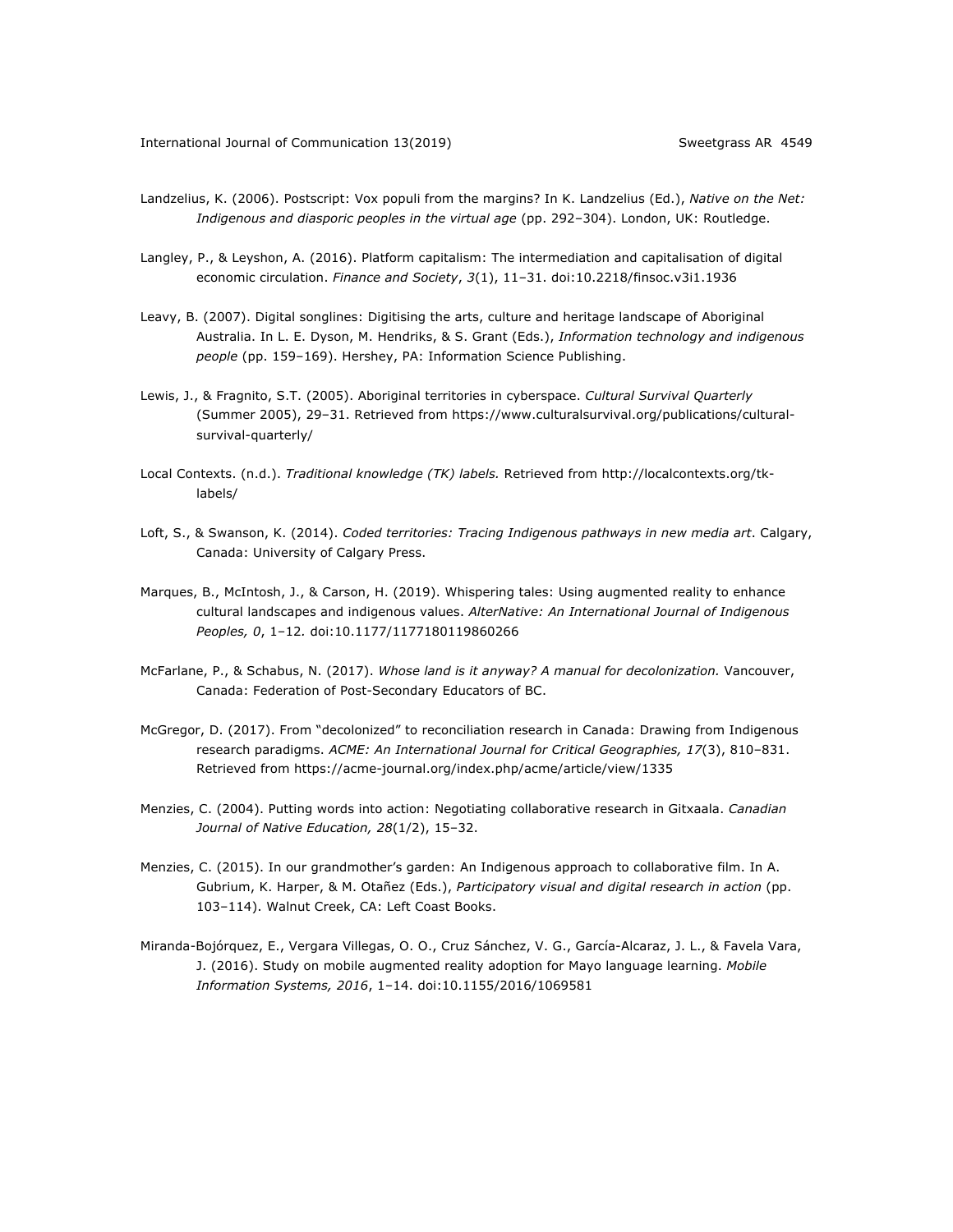Molnar, H., & Meadows, M. (2001). *Songlines to satellites: Indigenous communication in Australia, the South Pacific and Canada*. Leichhardt, Australia: Pluto.

Mukurtu. (n.d.). *Mukurtu CMS core features*. Retrieved from https://mukurtu.org/learn/

- Noble, B. (2015). Consent, collaboration, treaty: Toward anti-colonial praxis in Indigenous–settler research relations. *Anthropologica, 57*(2), 411–417. Retrieved from https://muse.jhu.edu/article/609258
- O'Donnell, S., Beaton, B., McMahon, R., Hudson, H. E., Williams, D., & Whiteduck, T. (2016, May–June). *Digital technology adoption in remote and northern Indigenous communities in Canada*. Paper presented at the Canadian Sociological Association 2016 Annual Conference, Calgary, Canada.
- Oral History Centre. (2014). *Nindibaajimomin: Creating and sharing digital stories on the legacy of residential schools.* Retrieved from http://nindibaajimomin.com/workbooks/planning-the-digitalstorytelling-project/
- Pasquale, F. (2018). Digital capitalism: How to tame the platform juggernauts. *WISO Direkt*. Bonn, Germany: Division for Economic and Social Policy.
- Perley, D., O'Donnell, S., George, C., Beaton, B., & Peter-Paul, S. (2016, November). Supporting Indigenous language and cultural resurgence with digital technologies. Fredericton, Canada: Mi'kmaq Wolastoqey Centre, University of New Brunswick.
- Poitras Pratt, Y., & Lalonde, S. (2016). Designing and sharing relational space through decolonizing media. In M. A. Takeuchi, A. P. Preciado Babb, & J. Lock (Eds.), *Proceedings of the IDEAS: Designing for innovation* (pp. 111–122). Calgary, Canada: University of Calgary.
- Porter, M. E., & Heppelmann, J. E. (2017). A manager's guide to augmented reality. *Harvard Business Review*. Retrieved from https://hbr.org/2017/11/a-managers-guide-to-augmented-reality
- Regan, P. (2010). *Unsettling the settler within: Indian Residential Schools, truth-telling, and reconciliation in Canada*. Vancouver, Canada: UBC Press.

Reporting in Indigenous Communities. (n.d.). *About*. Retrieved from http://riic.ca/

- Rodriguez-Lonebear, D. (2016). Building a data revolution in Indian country. In T. Kukutai & J. Taylor (Eds.), *Indigenous data sovereignty* (pp. 253–272). Canberra, Australia: ANU Press.
- Ross, L. F., Loup, A., Nelson, R. M., Botkin, J. R., Kost, R., Smith, G. R., Jr., & Gehlert, S. (2010). The challenges of collaboration for academic and community partners in a research partnership: Points to consider. *Journal of Empirical Research on Human Research Ethics, 5*(1), 19–31. doi:10.1525/jer.2010.5.1.19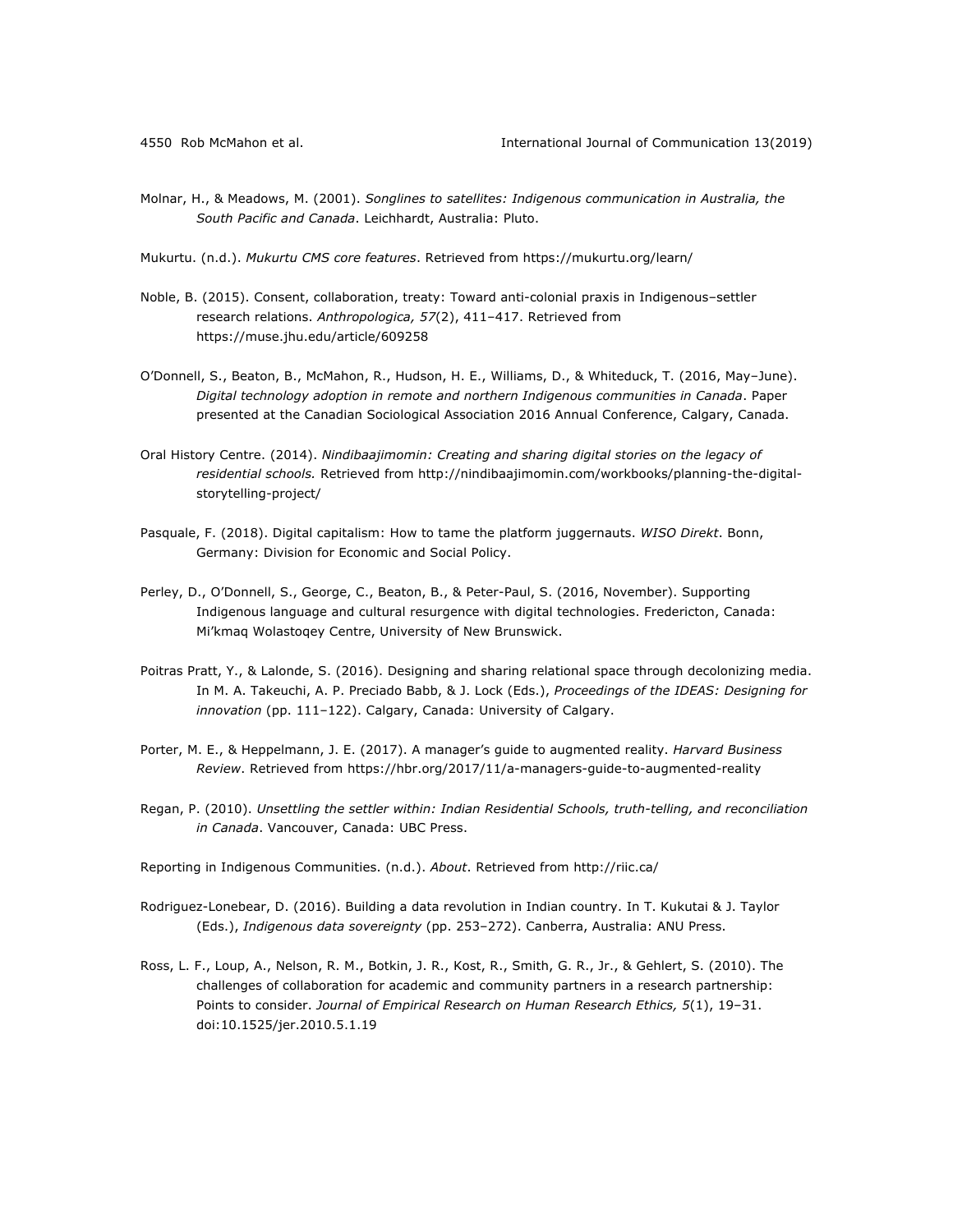- Roth, L. (1993). Mohawk airwaves and cultural challenges: Some reflections on the politics of recognition and cultural appropriation after the summer of 1990. *Canadian Journal of Communication, 18*(3), 315–331. doi:10.22230/cjc.1993v18n3a758
- Roth, L. (2005). *Something new in the air: The story of First Peoples television broadcasting in Canada*. Montreal, Canada: McGill Queen's University Press.
- Said, E. (1979). *Orientalism*. New York, NY: Vintage Books.
- Savard, J. (1998). A theoretical debate on the social and political implications of Internet implementation for the Inuit of Nunavut. *Wicazo Sa Review, 13*(2), 83–97. doi:10.2307/1409148
- Schnarch, B. (2004). Ownership, control, access, and possession (OCAP) or self-determination applied to research: A critical analysis of contemporary First Nations research and some options for First Nations communities. *International Journal of Indigenous Health, 1*(1), 80–95. doi:10.3138/ijih.v1i1.28934
- Sieck, J., & Zaman, T. (2017). Closing the distance: Mixed and augmented reality, tangibles and Indigenous culture preservation. *Proceedings of the Ninth International Conference on Information and Communication Technologies and Development*. New York, NY: ACM. doi:10.1145/3136560.3136586
- Taylor, J., & Kukutai, T. (2016). *Indigenous data sovereignty: Toward an agenda*. Acton, Australia: Australian National University Press.
- Tinnell, J. (2017). *Actionable media: Digital communication beyond the desktop*. New York, NY: Oxford University Press.
- Todd, L. (1996). Aboriginal narratives in cyberspace. In M. A. Moser & D. MacLeod(Eds.), *Immersed in technology* (pp. 179–194). Cambridge, MA: MIT Press.
- Truth and Reconciliation Commission of Canada. (2015). *What we have learned: Principles of truth and reconciliation*. Winnipeg, Canada: Author.
- Tuck, E., & Yang, K. W. (2012). Decolonization is not a metaphor. *Decolonization: Indigeneity, Education & Society, 1*(1), 1–40. Retrieved from https://jps.library.utoronto.ca/index.php/des
- Tuhiwai Smith, L. (1999). *Decolonizing methodologies: Research and Indigenous peoples* (5th ed.). London, UK : Zed Books.
- U'mista Cultural Centre. (n.d.). *The history of the Potlatch collection*. Retrieved from https://www.umista.ca/pages/collection-history